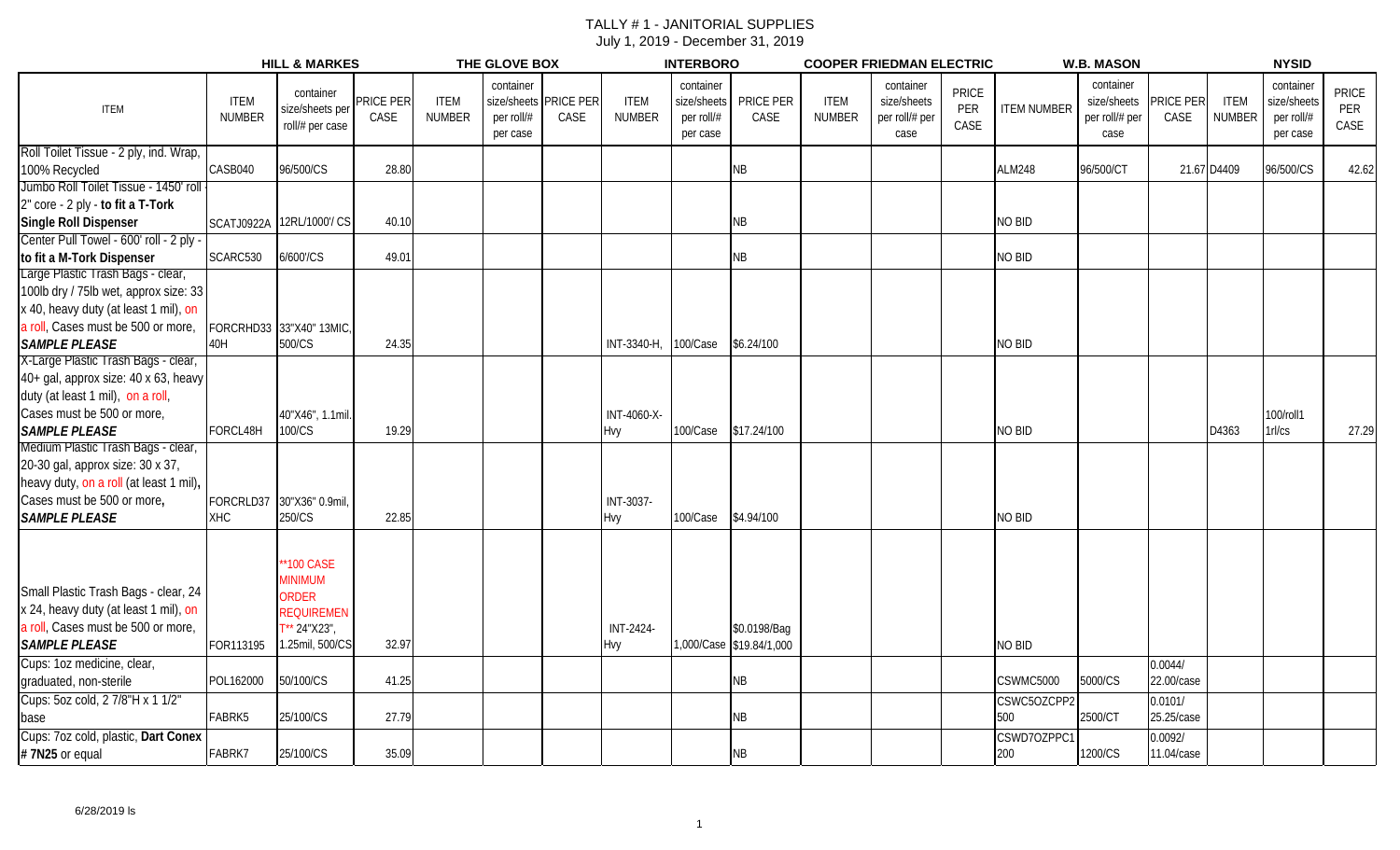| Cups: 8oz hot/cold, styrofoam                                                                                      |                                                                                  |                                                                                                          |       |  |  |           |  |                       |            | 0.0203/20.3         |  |  |
|--------------------------------------------------------------------------------------------------------------------|----------------------------------------------------------------------------------|----------------------------------------------------------------------------------------------------------|-------|--|--|-----------|--|-----------------------|------------|---------------------|--|--|
| DC8J8                                                                                                              | DRT8J8                                                                           | 25/40/CS                                                                                                 | 19.67 |  |  | NB        |  | DCC8J8                | 1000/CT    | $0/c$ ase           |  |  |
| Furniture Polish / aerosol, Pledge,<br>or equal, Provide Sample if equal<br>product                                | <b>CLRCS232 -</b><br>SAMPLE<br>AVAILABLE<br><b>UPON</b><br>REQUEST IF<br>LOW BID | CLAIRE<br>SPRAY SHINE<br><b>FURNITURE</b><br><b>POLISH</b><br>12/170Z/CS                                 | 25.60 |  |  | NB        |  | <b>NCL2007</b>        | 12/18oz/CS | 32.80               |  |  |
| Multi Surface Dusting & Cleaning,<br>Endust, or equal, Provide Sample<br>& Specs if equal product                  | EC06196291 6/15OZ/CS                                                             |                                                                                                          | 25.47 |  |  | <b>NB</b> |  | SJN652989             | 6/9.7oz/CT | 31.14               |  |  |
| Wood Cleaner/Polish, 2 in 1,<br>Orange Glo or equal, 32 oz,<br>Provide sample if equal product                     | NO BID                                                                           | NO BID                                                                                                   |       |  |  | NB        |  | NO BID                |            |                     |  |  |
| Everyday Cleaner, Hardwood &<br>Laminate Floor, Orange Glo, or<br>equal, 32 oz, Provide sample if<br>equal product | 4 - SAMPLE<br>AVAILABLE<br><b>UPON</b><br>REQUEST IF<br>LOW BID                  | SMZP266600 SIMONIZ AP-7<br>NEUTRAL<br><b>FLOOR</b><br>CLEANER,<br>LEMON<br>4/1GL/CS                      | 16.10 |  |  | NB        |  | NO BID                |            |                     |  |  |
| Stainless Steel Cleaner, oil based -<br>16-18 oz                                                                   | CLRCS227                                                                         | 12/14OZ/CS                                                                                               | 23.82 |  |  | <b>NB</b> |  | BWK347AEA             | 12/18oz    | 33.72               |  |  |
| Liquid Disinfectant/Cleaner (non-<br>abrasive) Comet or equal, 32 oz<br><b>NOT CRÈME</b>                           | PNG02287                                                                         | 8/320Z/CS                                                                                                | 44.60 |  |  | NB        |  | <b>PGC02287CT</b>     | 8/32oz     | 41.35               |  |  |
| Roll Paper Towel/Perf,, sample<br>please - WHITE - RECYCLED                                                        | CASK085                                                                          | CASCADES<br><b>HOUSEHOLD</b><br><b>ROLL TOWEL</b><br>2-PLY, WHITE<br>100%<br><b>RECYCLED</b><br>30/85/CS | 17.15 |  |  | NB        |  | <b>BWK6272</b>        | 30/85/CT   | 0.57/17.10/<br>case |  |  |
| Roll Paper Towel/Perf, good quality,<br>sample please - BROWN -<br><b>RECYCLED</b>                                 | <b>MORR6800</b>                                                                  | <b>MORCON 8"</b><br><b>BROWN ROLL</b><br>TOWEL,<br>6/800'/CS                                             | 14.90 |  |  | NB        |  | CSWHRTK6800 6/800'/CT |            | 2.49/14.94/<br>case |  |  |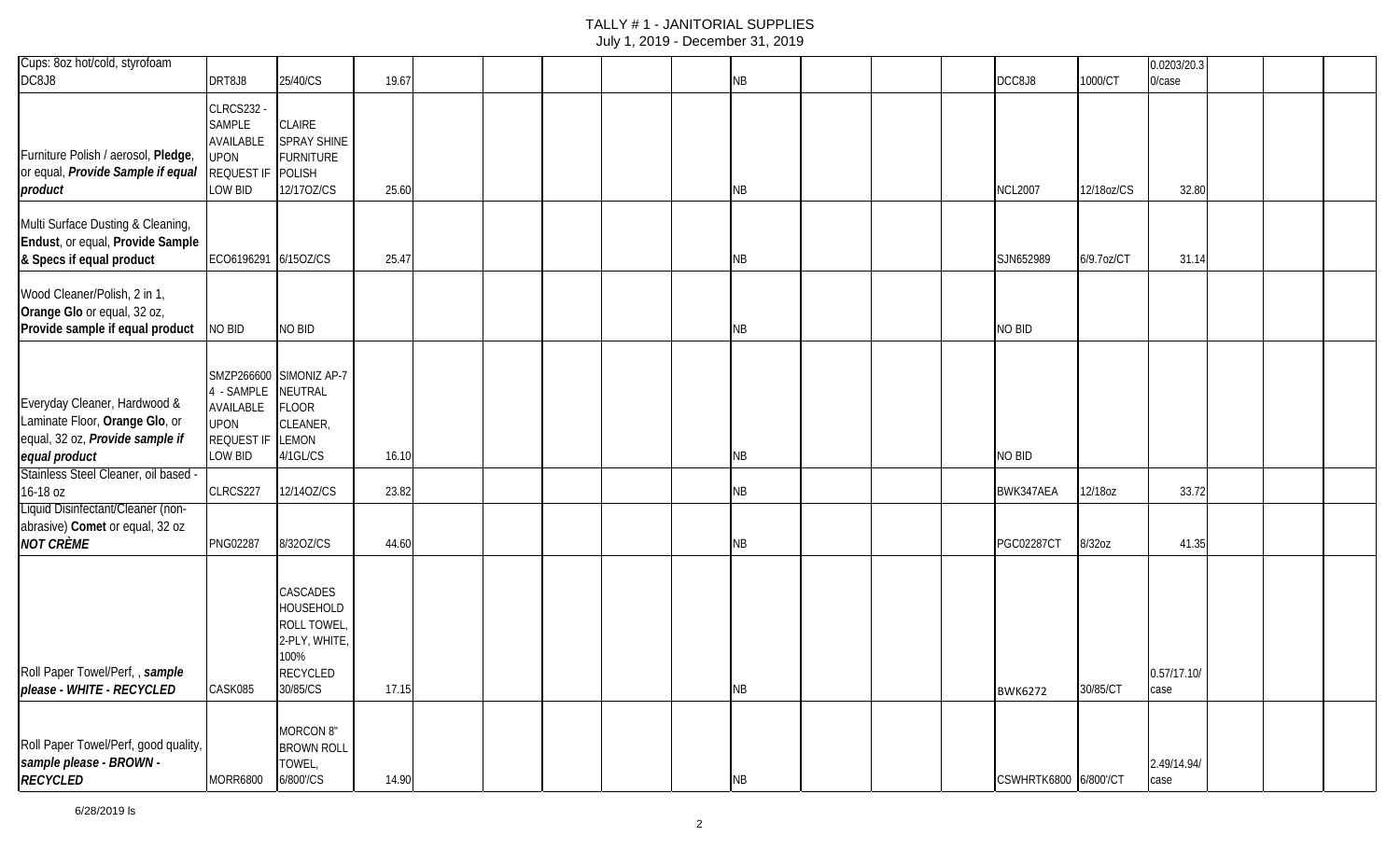| Roll Paper Towel - equal to Brawny               |                          | PREFERENCE<br>HOUSEHOLD<br><b>TOWEL</b>                     |       |             |                         |         |                                                   |                                  |                     |                      |         |                             |            |                          |             |          |       |
|--------------------------------------------------|--------------------------|-------------------------------------------------------------|-------|-------------|-------------------------|---------|---------------------------------------------------|----------------------------------|---------------------|----------------------|---------|-----------------------------|------------|--------------------------|-------------|----------|-------|
| or Bounty                                        | GPF27385<br>[KIK19703575 | 30/85SHT/CS                                                 | 27.89 |             |                         |         |                                                   | ΝB                               |                     |                      |         | <b>TRKHB1990</b>            | 30/84sh/CT | 23.26                    |             |          |       |
| Ammonia                                          | 033                      | 8/64OZ/CS                                                   | 14.50 |             |                         |         |                                                   | ΝB                               |                     |                      |         | KIK19709365391 4GL/CT       |            | 11.17                    |             |          |       |
|                                                  |                          |                                                             |       |             |                         |         |                                                   |                                  |                     |                      |         |                             |            | 2.18/13.085              |             |          |       |
| Bleach - Clorox, or equal                        | CLX30966                 | 3/1210Z/CS                                                  | 14.50 |             |                         |         |                                                   | ΝB                               |                     |                      |         | KIK11008635042 6GL/CT       |            | /case                    | D4726       | 4gl/cs   | 28.36 |
| Oxiclean, 25lb tub                               | SMZC059705 POWDER,       | <b>SIMONIZ</b><br><b>CLOTHESLINE</b><br>LAUNDRY<br>50LB BOX | 21.63 |             |                         |         |                                                   | NB                               |                     |                      |         | <b>BWKHURACAN</b><br>40     | 40lb       | 13.61/25lb<br>21.77/40lb |             |          |       |
| Gloves - Powder Free - Vinyl -<br>Exam (Small)   | ISL102112                | 10/100/CS                                                   | 27.75 |             | 100/BX,<br>2392 10BX/CS | 21.00 E | Med<br>Pride/Elara-<br>Small-VPFG-                | 1,000/Case \$18.20/1,000         | PIP 64-<br>435PF/S  | 10 BOXES<br>PER CASE |         | \$ 48.80 CSWVECPFGS         | 100/BX     |                          | 17.20 C3318 | 10bxs/cs | 39.35 |
| Gloves - Powder Free - Vinyl -<br>Exam (Medium)  | ISL102114                | 10/100/CS                                                   | 27.75 |             | 100/BX,<br>2393 10BX/CS |         | Med<br>Pride/Elara-<br>Mediuml-<br>21.00 VPFG-E   | 1,000/Case \$18.20/1,000         | PIP 64-<br>435PF/M  | 10 BOXES<br>PER CASE |         | \$48.80 CSWVECPFGM          | 100/BX     |                          | 17.20 C3318 | 10bxs/cs | 39.35 |
| Gloves - Powder Free - Vinyl -<br>Exam (Large)   | ISL102116                | 10/100/CS                                                   | 27.75 |             | 100/BX.<br>2394 10BX/CS | 21.00 E | Med<br>Pride/Elara-<br>Large-VPFG-                | 1,000/Case \$18.20/1,000         | PIP 64-<br>435PF/L  | 10 BOXES<br>PER CASE |         | \$ 48.80 CSWVECPFGL         | 100/BX     |                          | 17.20 C3318 | 10bxs/cs | 39.35 |
| Gloves - Powder Free - Vinyl -<br>Exam (X-Large) | ISL102118                | 10/100/CS                                                   | 27.75 |             | 100/BX,<br>2395 10BX/CS |         | Med<br>Pride/Elara-X-<br>21.00 Large              | 1,000/Case \$18.20/1,000         | PIP 64-<br>435PF/XL | 10 BOXES<br>PER CASE |         | \$ 48.80 CSWVECPFGXL 100/BX |            |                          | 17.20 C3318 | 10bxs/cs | 39.35 |
| Gloves - Powder Free - Latex<br>(Small)          | ISL100212                | 10/100/CS                                                   |       | 32.10 060-6 | 100/BX,<br>10BX/CS      |         | First Care/Job<br>Guard-Small-<br>37.10 LPFG      | 1,000/Case \$34.00/1,000         | PIP 62-<br>327PF/S  | 10BOXES<br>PER CASE  | \$47.60 | <b>CSWLGPPFGS</b>           | 1000/CS    |                          | 27.37 C3317 | 10bxs/cs | 56.15 |
| Gloves - Powder Free - Latex<br>(Medium)         | ISL100214                | 10/100/CS                                                   |       | 32.10 060-7 | 100/BX,<br>10BX/CS      |         | First Care/Job<br>Guard-<br>Medium-<br>37.10 LPFG | 1,000/Case \$34.00/1,000 327PF/M | PIP 62-             | 10 BOXES<br>PER CASE |         | \$ 47.60 CSWLGPPFGM 1000/CS |            |                          | 27.37 C3317 | 10bxs/cs | 56.15 |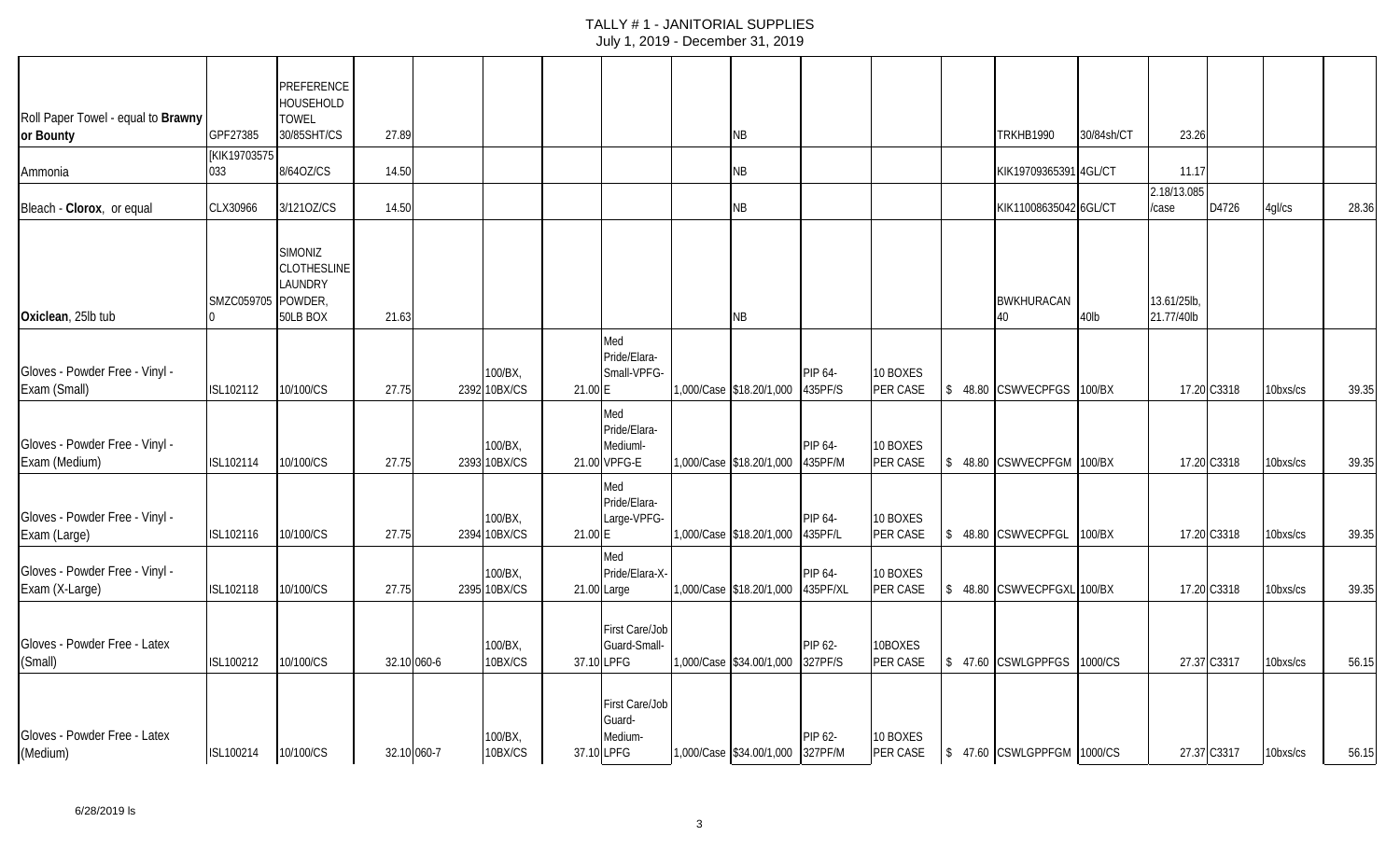| Gloves - Powder Free - Latex<br>(Large)                             | ISL100216                   | 10/100/CS                                      |      | 32.10 060-8    | 100/BX,<br>10BX/CS |         | First<br>Care/Job<br>Guard-Large-<br>37.10 LPFG | 1,000/Case \$34.00/1,000 | PIP 62-<br>327PF/L                           | 10 BOXES<br>PER CASE |        | \$ 47.60 CSWLGPPFGL             | 1000/CS |       | 27.37 C3317 | 10bxs/cs | 56.15 |
|---------------------------------------------------------------------|-----------------------------|------------------------------------------------|------|----------------|--------------------|---------|-------------------------------------------------|--------------------------|----------------------------------------------|----------------------|--------|---------------------------------|---------|-------|-------------|----------|-------|
| Gloves - Powder Free - Latex (X-<br>Large)                          | ISL100218                   | 10/100/CS                                      |      | 32.10 068-9    | 100/BX,<br>10BX/CS |         | First Care/Job<br>Guard-X-<br>37.10 Large-LPFG  | 1,000/Case \$34.00/1,000 | PIP 62-<br>327PF/XL                          | 10 BOXES<br>PER CASE |        | \$ 47.60 CSWLGPPFGXL 1000/CS    |         |       | 27.37 C3317 | 10bxs/cs | 56.15 |
| Gloves - Powder Free - Nitrile -<br>Exam (Small)                    | ISL103212AP 4/250/CS        |                                                |      | 40.80 00748705 | 250/BX,<br>4BX/CS  | 29.41 E | First Care-<br>Small-NPFG-                      | 1,000/Case \$33.40/1,000 | PIP 63-<br>332PF/S                           | 10 BOXES<br>PER CASE |        | \$ 79.00 CSWNEBPFGS             | 100/BX  |       | 31.60 C3322 | 10bxs/cs | 69.57 |
| Gloves - Powder Free - Nitrile -<br>Exam (Medium)                   | ISL103214AP 4/250/CS        |                                                |      | 40.80 00748706 | 250/BX,<br>4BX/CS  |         | First Care-<br>Medium-<br>29.41 NPFG-E          | 1,000/Case \$33.40/1,000 | PIP 63-<br>332PF/M                           | 10 BOXES<br>PER CASE |        | \$ 79.00 CSWNEBPFGM 100/BX      |         |       | 31.60 C3322 | 10bxs/cs | 69.57 |
| Gloves - Powder Free - Nitrile -<br>Exam (Large)                    | ISL103216AP 4/250/CS        |                                                |      | 40.80 00748707 | 250/BX,<br>4BX/CS  | 29.41 E | First Care-<br>Large-NPFG-                      | 1,000/Case \$33.40/1,000 | PIP 63-<br>332PF/L                           | 10 BOXES<br>PER CASE |        | \$ 79.00 CSWNEBPFGL             | 100/BX  |       | 31.60 C3322 | 10bxs/cs | 69.57 |
| Gloves - Powder Free - Nitrile -<br>Exam (X-Large)                  | ISL103218AP 4/250/CS        |                                                |      | 40.80 00748708 | 250/BX,<br>4BX/CS  | 29.41 E | First Care-X-<br>Large-NPFG-                    | 1,000/Case \$33.40/1,000 | PIP 63-<br>332PF/XL                          | 10 BOXES<br>PER CASE |        | \$ 79.00 CSWNEBPFGXL 100/BX     |         |       | 31.60 C3322 | 10bxs/cs | 69.57 |
| Plunger                                                             | [BWK09201E 5/8" DIA.        | 18" PLASTIC<br>HANDLE, 5-<br><b>BOWL 1/EA</b>  | 4.15 |                |                    |         |                                                 | <b>NB</b>                |                                              |                      |        | <b>BWK09201EA</b>               | 1/EA    | 3.54  |             |          |       |
| Toilet Brush with Holder                                            | RUB6310 +<br><b>RUB6311</b> | <b>BRUSH \$2.47</b><br><b>HOLDER \$2.18</b>    | 4.65 |                |                    |         |                                                 | <b>NB</b>                | <b>RUBBERMAI</b><br>FG63100WHT<br>FG631100WH |                      | 2.45E  | RCP631000WE<br>RCP631100WE 1/EA |         | 3.38  |             |          |       |
| Brooms, corn maids                                                  | OCD61036                    | 1EA                                            | 5.05 |                |                    |         |                                                 | NB.                      | <b>RUBBERMAI</b><br>FG638300BL<br>JE         |                      | 10.00E | COCPE502028                     | 1/EA    | 6.64  |             |          |       |
| Brooms, Angled, 12" Polypropylene<br>Bristle, w/Vinyl Coated Handle | OCD6410                     | 11" BLACK<br><b>METAL</b><br><b>HANDLE 1EA</b> | 4.45 |                |                    |         |                                                 | <b>NB</b>                | <b>RUBBERMAI</b><br>FG638906BL               |                      | 4.95E  | BWK932AEA                       | 1/EA    | 6.45  |             |          |       |
| Push Broom w/Non-Wood Handle -<br>2' wide                           | NO BID                      | NO BID                                         |      |                |                    |         |                                                 | <b>NB</b>                |                                              |                      |        | BWK20624 &<br><b>BWK636</b>     | 1/EA    | 16.97 |             |          |       |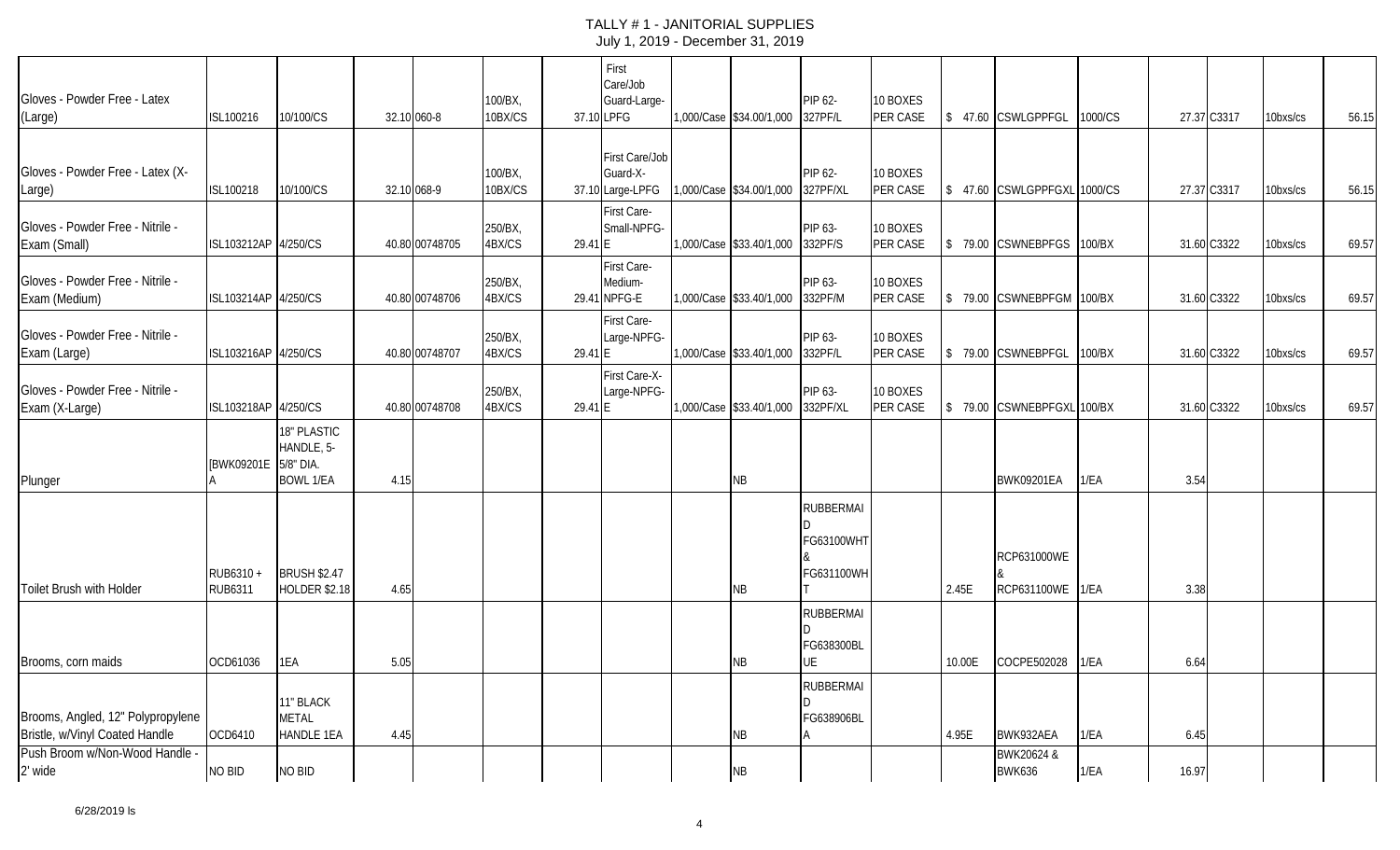| Push Broom w/Non-Wood Handle -<br>4' wide                                                                              | NO BID                   | NO BID                                                                |       |  |  | <b>NB</b> |                                                      |                 | NO BID                       |         |                      |                       |                   |       |
|------------------------------------------------------------------------------------------------------------------------|--------------------------|-----------------------------------------------------------------------|-------|--|--|-----------|------------------------------------------------------|-----------------|------------------------------|---------|----------------------|-----------------------|-------------------|-------|
| Air Deodorizer - Simonize<br>Eliminator or equal - Provide<br>Sample & Specs if equal product                          | SMZL210701               | 12/1QT/CS                                                             | 21.80 |  |  | NB        |                                                      |                 | NCL142836                    | 12QT/CS | 41.52                |                       |                   |       |
| Air Freshener - 9.7 oz - Febreze Air<br><b>Effects or equal</b>                                                        | [PGC96255                | FEBREEZE<br>AIR,<br><b>MEADOWS &amp;</b><br><b>RAIN</b><br>6/8.80Z/CS | 18.00 |  |  | <b>NB</b> |                                                      |                 | PGC96255                     | 1/EA    | 20.64                |                       |                   |       |
| Spray Disinfectant, 16.5 oz, Chase<br>or equal                                                                         | CLX38504                 | CLOROX<br>SPRAY<br><b>DISINFECTAN</b><br>T 12/190Z/CS                 | 45.73 |  |  | <b>NB</b> |                                                      |                 | CHP34104                     | 1/EA    |                      | Purell<br>21.48 D4098 | 3-32oz<br>bottles | 28.04 |
| Odor Obsorbing Gel - assorted<br>scents - 8 oz - Natural Magic, or<br>equal                                            | [WMN4119DE GEL CITRUS,   | WEIMAN<br><b>ODOR</b><br><b>ABSORBING</b><br>140Z JAR                 | 5.50  |  |  | <b>NB</b> |                                                      |                 | BRI900114EA                  | 1/EA    | 3.82                 |                       |                   |       |
| <b>Universal Telescopic Window</b><br>Squeegee Pole - 4-8'                                                             | UNGEP24R                 | 1/EA                                                                  | 32.50 |  |  | <b>NB</b> |                                                      |                 | COCP255008                   | 3/CT    | 20.46                |                       |                   |       |
| Bi-Level Deck Scrub Brush - 10" -<br>stiff crimped polypropylene bristles - OCD27190 + BRUSH \$3.28<br>60" wood handle | OCD7160                  | <b>HANDLE \$2.42</b>                                                  | 5.70  |  |  | <b>NB</b> | <b>RUBBERMAI</b><br>FG633700BL<br>UE &<br>FG636100LA | 8.65E           | COCPI004000 &<br>COCPM101060 | 12/DZ   | 9.33                 |                       |                   |       |
| Mop Head - 8 oz - THIN BAND<br>ONLY - (nylon or blend for waxing) NO BID                                               |                          | NO BID                                                                |       |  |  | NB        |                                                      |                 | NO BID                       |         |                      |                       |                   |       |
| Mop Head - 16 oz - THIN BAND<br>ONLY                                                                                   | 16B                      | 16OZ BLUE<br>TUWGENBLL BLEND LOOP<br>MOP 12/CS                        | 55.95 |  |  | NB        | <b>RUBBERMAI</b><br>FGV11600W<br>H00                 | 28.92<br>12 DOZ | RLBV04230                    | 6/CT    | 11.12/6,<br>22.24/12 |                       |                   |       |
| Mop Head - 20 oz - THIN BAND<br>ONLY                                                                                   | TUWGENSO2 END MOP<br>024 | 200Z STAR<br><b>COTTON CUT</b><br>12/CS                               | 34.49 |  |  | NB        | <b>RUBBERMAI</b><br>D<br>FGV11700W<br><b>H00</b>     | 33.72<br>12 DOZ | <b>RLBV04342</b>             | 6/CT    | 12.98/6,<br>25.96/12 |                       |                   |       |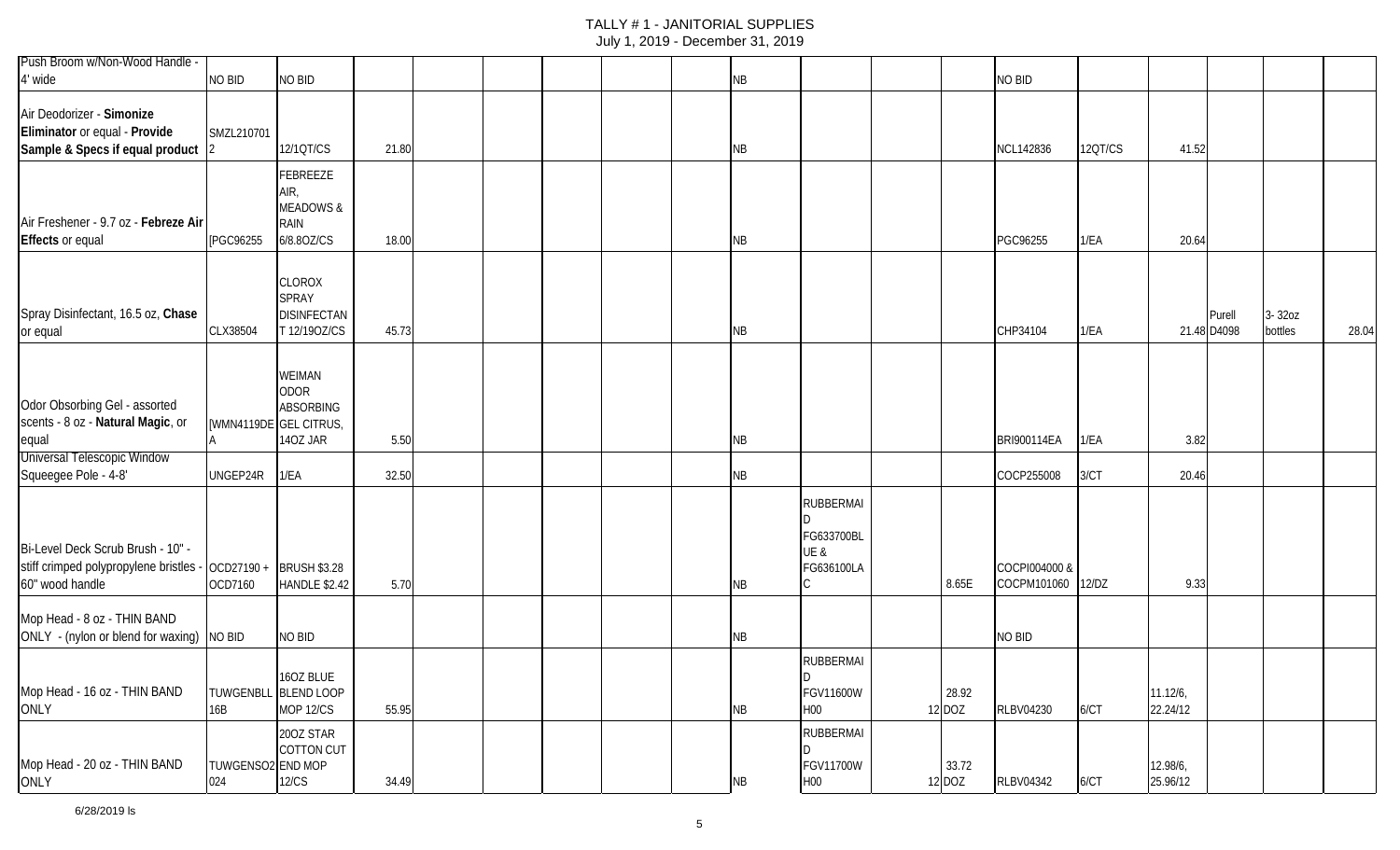# TALLY # 1 - JANITORIAL SUPPLIES

| July 1, 2019 - December 31, 2019 |  |
|----------------------------------|--|
|----------------------------------|--|

| Cotton Wall Mop Pad 5" x 8 1/2" -                                                                                                                     |                                               |                                                                                           |        |  |  |           |                                      |        |                  |              |           |            |        |       |
|-------------------------------------------------------------------------------------------------------------------------------------------------------|-----------------------------------------------|-------------------------------------------------------------------------------------------|--------|--|--|-----------|--------------------------------------|--------|------------------|--------------|-----------|------------|--------|-------|
| Geerpres # 9502 or equal                                                                                                                              | NO BID                                        | NO BID                                                                                    |        |  |  | NB        |                                      |        | <b>NO BID</b>    |              |           |            |        |       |
| Microfiber Wall Wash Mop Pad - 5"<br>x 10 1/2" - Backing: velcro style loop TIME                                                                      | TUWMMS9G<br>WL - 2-3<br><b>WEEK LEAD</b>      | <b>GREEN/WHITE</b><br>MF PAD 12/CS                                                        | 38.18  |  |  | NB        |                                      |        | <b>NO BID</b>    |              |           |            |        |       |
| Handle for above Microfiber Wall<br>Wash Mop                                                                                                          | TUWPTZ9                                       | 9" WALL<br>WASH HAND<br><b>TOWEL</b><br>FRAME 6/CS                                        | 35.25  |  |  | ΝB        |                                      |        | NO BID           |              |           |            |        |       |
| Wet Mop - Heavy Duty - Washable                                                                                                                       |                                               |                                                                                           |        |  |  |           |                                      |        |                  |              |           |            |        |       |
| 4 ply - 8 oz                                                                                                                                          | NO BID                                        | NO BID                                                                                    |        |  |  | ΝB        |                                      |        | <b>NO BID</b>    |              |           |            |        |       |
| Wet Mop - Heavy Duty - Washable<br>4 ply - 12 oz                                                                                                      | TUWDOL125<br>PK3                              | 3/CS                                                                                      | 8.75   |  |  | NB        |                                      |        | <b>NO BID</b>    |              |           |            |        |       |
| Wet Mop - Heavy Duty - Washable                                                                                                                       | TUWDOL165                                     |                                                                                           |        |  |  |           |                                      |        |                  |              | 2.99/ea,  |            |        |       |
| 4 ply - 16 oz                                                                                                                                         | PK3                                           | 3/CS                                                                                      | 9.45   |  |  | NB        |                                      |        | RLBV04333        | 6/CT         | 17.94/6   |            |        |       |
| Commercial Rectangle Down Press<br>Mop Bucket w/Wringer - 20 qt -<br>Rubbermaid FGQ93000Blue or<br>equal - Provide Sample & Specs if<br>equal product | 8YEL - 2-3<br><b>WEEK LEAD</b><br><b>TIME</b> | 35QT DOWN<br>RUBFG75778 PRESS MOP<br><b>BUCKET &amp;</b><br><b>WRINGER</b><br>1/EA        | 135.20 |  |  | ΝB        | <b>RUBBERMAI</b><br>FGQ93000BL<br>UE | 82.50E | NO BID           |              |           |            |        |       |
| Side Press Mop Bucket w/Wringer -<br>26 qt - Rubbermaid FG748000Yel<br>or equal - Provide Sample &<br>Specs if equal product                          | OCD96988 - 2-<br>3 WEEK<br><b>LEAD TIME</b>   | 26QT MOP<br><b>BUCKET &amp;</b><br>WRINGER<br>COMBO 1EA                                   | 43.50  |  |  | ΝB        | <b>RUBBERMAI</b><br>FG748000YE       | 49.51E | NO BID           |              |           |            |        |       |
| Murphy's Oil - liquid soap, or equal CPL1103                                                                                                          |                                               | 4/1GAL/CS                                                                                 | 51.85  |  |  | ΝB        |                                      |        | CPC01103EA       | 1/EA         | 55.24/4   |            |        |       |
| Bully crème cleanser - qt                                                                                                                             | SMZG132501                                    | <b>SIMONIZ</b><br><b>GENTLE</b><br><b>TOUCH</b><br>CREAM<br><b>CLEANSER</b><br>12/320Z/CS | 20.12  |  |  | NB        |                                      |        | <b>NCL172545</b> | <b>12/CS</b> | 26.24     |            |        |       |
| Digest - gal - or equal - Provide<br>Sample & Specs if equal product 4                                                                                | SMZD086000                                    | 4/1GL/CS                                                                                  | 25.25  |  |  | <b>NB</b> |                                      |        | NCL180029        | 4GL/CS       | 31.11 bac | D4510 liq- | 4gl/cs | 49.93 |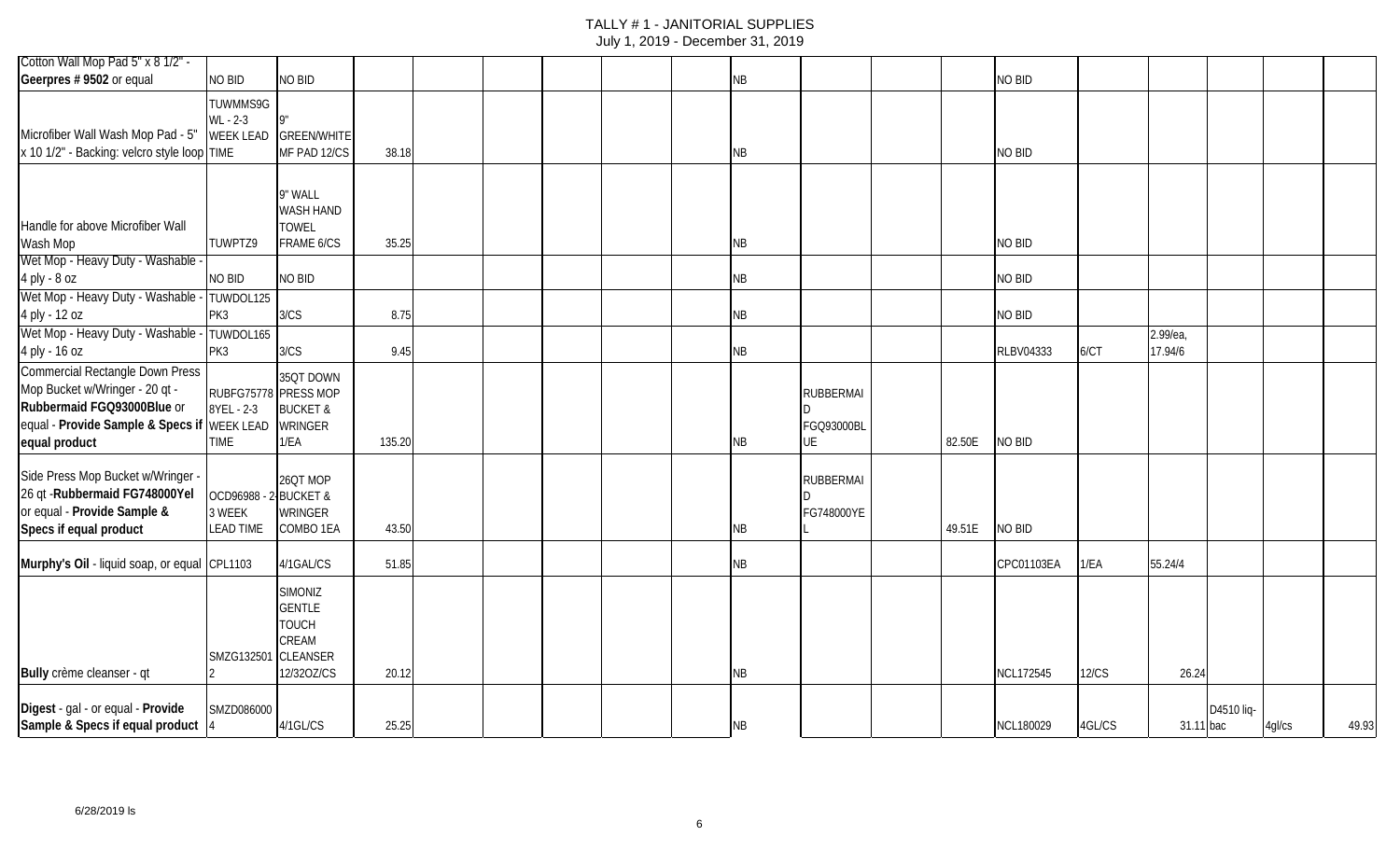| Powder Cleanser - Comet, or equal AVAILABLE<br>Provide Sample & Specs if equal<br>product  | CPL4278 -<br>SAMPLE<br>IF LOW<br><b>BIDDER</b>                   | XALA<br><b>POWDER</b><br><b>CLEANSER</b><br>24/210Z/CS                            | 23.40 |  |  | ΝB        |                                |       | CALICCP752088 24/21oz/CT |        | 24.35                |                                   |       |
|--------------------------------------------------------------------------------------------|------------------------------------------------------------------|-----------------------------------------------------------------------------------|-------|--|--|-----------|--------------------------------|-------|--------------------------|--------|----------------------|-----------------------------------|-------|
| Simple Green - gallon or equal -<br>Provide Sample & Specs if equal<br>product             | SMZC059500<br>4 - SAMPLE<br>AVAILABLE<br>IF LOW<br><b>BIDDER</b> | <b>SIMONIZ</b><br><b>STRYKE</b><br><b>FORCE</b><br>4/1GAL/CS                      | 21.90 |  |  | NB        |                                |       | SMP13005CT               | 6GL/CT | 18.91                |                                   |       |
| Bissell - Carpet Shampoo, or equal AVAILABLE<br>Provide Sample & Specs if equal<br>product | 4 - SAMPLE<br>IF LOW<br><b>BIDDER</b>                            | SMZP266900 SIMONIZ PICK<br><b>UP</b><br><b>EXTRACTION</b><br>CLEANER<br>4/1GAL/CS | 20.17 |  |  | NB        |                                |       | CALISZP266900            | 4GL/CT | 26.02                |                                   |       |
|                                                                                            |                                                                  |                                                                                   |       |  |  |           | <b>RUBBERMAI</b><br>FG9C030600 |       |                          |        |                      |                                   |       |
| Spray Bottles - 32oz                                                                       | <b>IMP5032WG</b>                                                 | 1/EA                                                                              | 0.49  |  |  | ΝB        | 00                             | 2.15E | TOL120125                | 1/EA   | 0.38                 |                                   |       |
| <b>Trigger Sprayers</b>                                                                    | <b>IMP4902</b>                                                   | 1/EA                                                                              | 0.39  |  |  | <b>NB</b> |                                |       | TOL110246                | 1/EA   | 0.32                 |                                   |       |
| <b>Mop Handles</b>                                                                         | OCD6511                                                          | 1/EA                                                                              | 5.90  |  |  | ΝB        |                                |       | <b>BWK620</b>            | 1/EA   | 5.91                 |                                   |       |
| Floor Wax - gal, Wet Look or equal TIME                                                    | SMZCS07400 WET LOOK<br>$04 - 2 - 3$<br>WEEK LEAD & SEALER        | <b>FLOOR FINISH</b><br>4/1GAL/CS                                                  | 34.90 |  |  | NB        |                                |       | CALISZCS07500<br>04      | 4GL/CT | 12.57/ea,<br>50.28/4 |                                   |       |
| Floor Stripper - gal                                                                       | SMZR302500 WAX<br>4 - 2-3 WEEK STRIPPER<br><b>LEAD TIME</b>      | RELEASE<br>4/1GAL/CS                                                              | 24.25 |  |  | ΝB        |                                |       | CALISZR302500            | 4GL/CT | 7.26/ea,<br>29.84/4  | D4508<br>enviro care 4gl/cs       | 47.94 |
| Floor Finish - gal, Simonize Super<br>Sealer or equal                                      | SMZCS07400 WET LOOK<br>$04 - 2-3$<br>WEEK LEAD<br><b>TIME</b>    | <b>FLOOR FINISH</b><br>& SEALER<br>4/1GAL/CS                                      | 34.90 |  |  | <b>NB</b> |                                |       | NCL052329                | 4GL/CS | 11.17/ea,<br>44.68/4 | D4507<br>enviro care 4gl/cs       | 59.60 |
| Cleaner/Degreaser - Simonize<br>AP7, container size: gallon, or equal 4                    | SMZP266600                                                       | 4/1GAL/CS                                                                         | 16.10 |  |  | NB        |                                |       | NCL090129                | 4GL/CS |                      | D4501<br>18.19 enviro care 4gl/cs | 44.04 |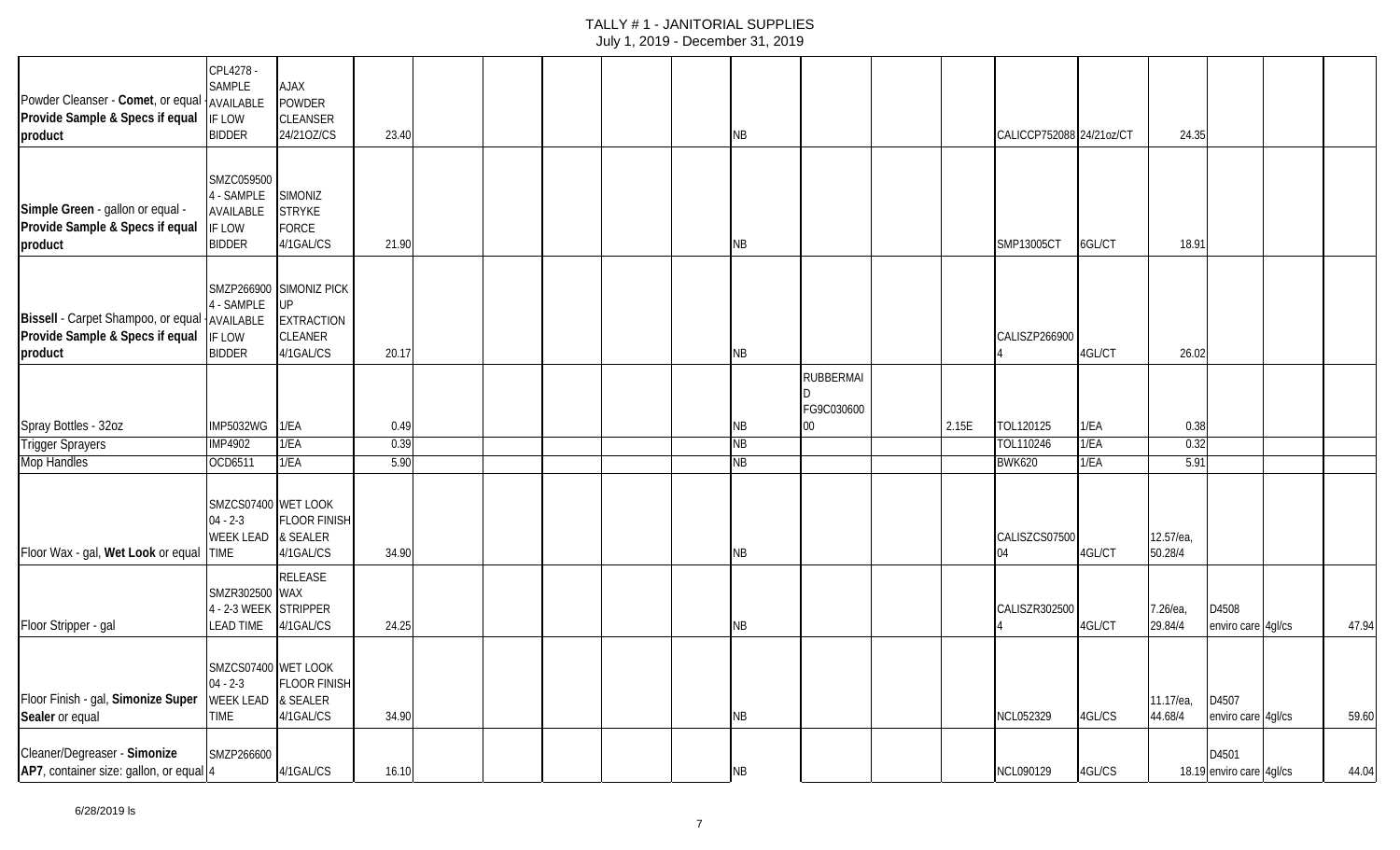| Cleaner/Degreaser - Simonize                        |                      |                    |                 |  |  |           |  |                 |             |                   |       |            |             |
|-----------------------------------------------------|----------------------|--------------------|-----------------|--|--|-----------|--|-----------------|-------------|-------------------|-------|------------|-------------|
| Strike Force or equal, container                    | SMZC059501           |                    |                 |  |  |           |  |                 |             |                   | D4526 | $6 - 320Z$ |             |
| size: Quart                                         |                      | 12QT/CS            | 18.50           |  |  | <b>NB</b> |  | NCL107136       | 12QT/CS     | 20.84 Proxi       |       | bottles    | 32.13       |
| <b>GOJO Deluxe Lotion Hand Soap 2L</b>              |                      |                    |                 |  |  |           |  |                 |             |                   |       |            |             |
| #2217 - dispensers supplied free of                 |                      |                    |                 |  |  |           |  |                 |             |                   | D4074 |            |             |
| charge                                              | GJ221704             | 4/2000mL/CS        | 53.41           |  |  | <b>NB</b> |  | GOJ2217         | 4/2L/CT     | $$48.82$ #5362-02 |       | 2-1200ml   | 53.30       |
|                                                     |                      |                    | FREE            |  |  |           |  |                 |             |                   |       |            |             |
|                                                     |                      |                    | <b>WITH</b>     |  |  |           |  |                 |             |                   |       |            |             |
|                                                     |                      | <b>ONLY SOLD</b>   | <b>AWARD OF</b> |  |  |           |  |                 |             |                   |       |            |             |
| Dispenser for #2217 - FREE                          | GJ223008             | 8/CS               | SOAP            |  |  | <b>NB</b> |  | GOJ2230         | 1/EA        | N/C               | D4091 |            | <b>FREE</b> |
| Liquid Hand Soap Simonize Phlo                      | SMZCS02500           |                    |                 |  |  |           |  |                 |             | 5.41/ea,          |       |            |             |
| Off or equal, for dispensers (gal)                  |                      | 4/1GAL/CS          | 17.35           |  |  | <b>NB</b> |  | <b>NCL34529</b> | 4GL/CS      | 21.64/4           |       |            |             |
| Hand Sanitizers Purell 9656/9657,                   |                      |                    |                 |  |  |           |  |                 |             |                   |       |            |             |
| or equal                                            | GJ965606             | 6/800mL/CS         | 58.95           |  |  | <b>NB</b> |  | GOJ965606C      | 6/800ML/CT  | 56.20 D4056       |       | 12-800ml   | 97.40       |
| Hand Sanitizers Foam 5392, or                       |                      |                    |                 |  |  |           |  |                 |             |                   | D4058 |            |             |
| equal                                               | GJ539202             | 2/1200mL/CS        | 64.00           |  |  | <b>NB</b> |  | GOJ539202CT     | 2/1200ML/CT | 55.56 Purell      |       | 3-1200ml   | 53.94       |
|                                                     |                      | <b>WASH PLUS</b>   |                 |  |  |           |  |                 |             |                   |       |            |             |
|                                                     |                      | LAUNDRY            |                 |  |  |           |  |                 |             |                   |       |            |             |
| Liquid (HE) Laundry Detergent - 100                 |                      | DETERGENT          |                 |  |  |           |  |                 |             |                   |       |            |             |
| oz, Tide, or equal                                  | SMZW420004 4/1GAL/CS |                    | 19.54           |  |  | <b>NB</b> |  | PGC08886        | 4GL/CT      | 65.46             |       |            |             |
|                                                     |                      | ELECTROLUX         |                 |  |  |           |  |                 |             |                   |       |            |             |
|                                                     |                      | VACUUM             |                 |  |  |           |  |                 |             |                   |       |            |             |
|                                                     |                      | <b>FILTER BAGS</b> |                 |  |  |           |  |                 |             |                   |       |            |             |
| Electrolux Type U / Prolux Vacuum [APCJANELU TYPE U |                      |                    |                 |  |  |           |  |                 |             | $0.51$ /ea        |       |            |             |
| <b>Bags - 100/cs</b>                                |                      | 100/CS             | 72.50           |  |  | <b>NB</b> |  | APCJANELU2      | 200/CT      | 51.00/100         |       |            |             |
| Mighty Mite - Type MM vacuum                        |                      |                    |                 |  |  |           |  |                 |             | 1.18/ea,          |       |            |             |
| bags                                                | NO BID               | <b>NO BID</b>      |                 |  |  | <b>NB</b> |  | EUR63253A10     | 5/PK        | 5.90/5            |       |            |             |
| Sanitaire Vacuum Bags - UP-1 -                      |                      |                    |                 |  |  |           |  |                 |             |                   |       |            |             |
| 9100, C4900                                         | NO BID               | NO BID             |                 |  |  | <b>NB</b> |  | NO BID          |             |                   |       |            |             |
|                                                     |                      |                    |                 |  |  |           |  |                 |             |                   |       |            |             |
|                                                     |                      | <b>SD PREMIUM</b>  |                 |  |  |           |  |                 |             |                   |       |            |             |
| Sanitaire Vacuum Bags - SD -                        | [EUR63262B1 VACUUM   | ALLERGAN           |                 |  |  |           |  | EUR63262B10C    |             | $0.9$ /ea,        |       |            |             |
| P1/6600                                             |                      | <b>BAGS 10/PK</b>  | 6.79            |  |  | <b>NB</b> |  |                 | 50/CT       | 45.00/50          |       |            |             |
|                                                     |                      |                    |                 |  |  |           |  |                 |             |                   |       |            |             |
|                                                     |                      | <b>NILAROMA</b>    |                 |  |  |           |  |                 |             |                   |       |            |             |
|                                                     |                      | <b>DEODORIZER</b>  |                 |  |  |           |  |                 |             |                   |       |            |             |
| Vacuum Cleaner Scent Tabs - Style                   |                      | <b>VACUUM DISC</b> |                 |  |  |           |  |                 |             |                   |       |            |             |
| 515                                                 | NILAS00305 8/12/CS   |                    | 71.80           |  |  | <b>NB</b> |  | NO BID          |             |                   |       |            |             |
|                                                     |                      |                    |                 |  |  |           |  |                 |             |                   |       |            |             |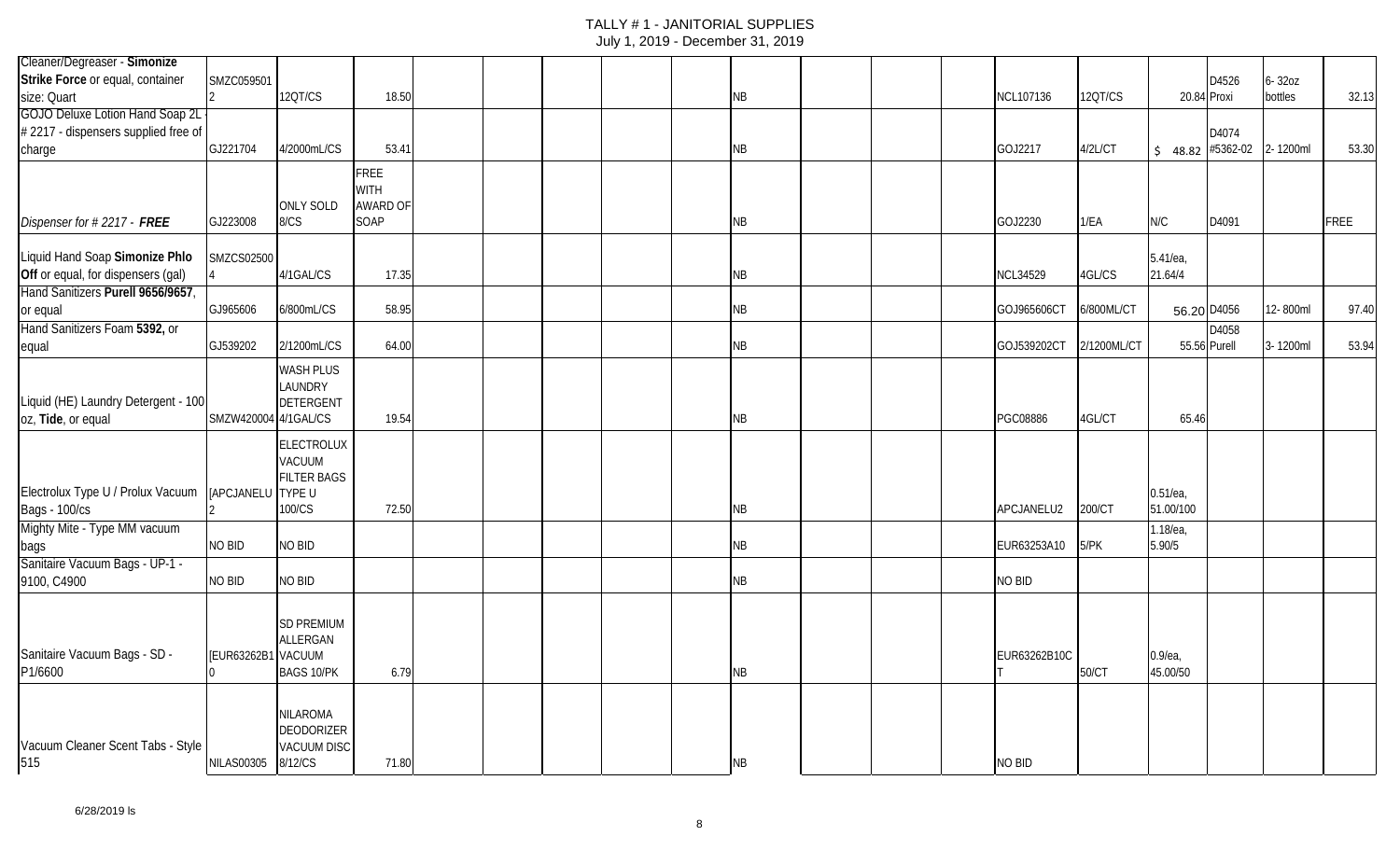| Ecolab TriStar Flexylight Laundry                                                    |                     |                                                             |        |  |  |           |  |                 |         |                        |                             |       |       |
|--------------------------------------------------------------------------------------|---------------------|-------------------------------------------------------------|--------|--|--|-----------|--|-----------------|---------|------------------------|-----------------------------|-------|-------|
| Soap #16326                                                                          | ECO6116326 5GL PAIL |                                                             | 120.84 |  |  | NB        |  | NO BID          |         |                        |                             |       |       |
| Ecolab Neutral Floor Cleaner #<br>6100035                                            | ECO6100035 2/2L/CS  |                                                             | 58.02  |  |  | NB        |  | NO BID          |         |                        | D4504<br>enviro care 4gl/cs |       | 48.69 |
| Ecolab Heavy Duty Bathroom<br>Cleaner Disinfectant # 10158                           | ECO6110158 2/2L/CS  |                                                             | 84.22  |  |  | NB        |  | NO BID          |         |                        | D4506<br>enviro care 4gl/cs |       | 55.14 |
| Ecolab Orange Force # 21038                                                          | ECO6121038 2/2L/CS  |                                                             | 57.89  |  |  | <b>NB</b> |  | NO BID          |         |                        |                             |       |       |
| Ecolab Revitalize Encapsulation<br>Carpet Cleaner - 1 gal # 61495099                 | ECO6195099 4/1GL/CS |                                                             | 94.53  |  |  | NB        |  | NO BID          |         |                        |                             |       |       |
| Ecolab Solid Surge Plus #17905                                                       | ECO6117905 4/9LB/CS |                                                             | 197.71 |  |  | NB        |  | NO BID          |         |                        |                             |       |       |
| Ecolab All Purpose Cleaner # 14205 ECO6100912 2/2L/CS                                |                     |                                                             | 144.56 |  |  | NB        |  | NO BID          |         |                        |                             |       |       |
| Ecolab Solid Navisoft #16001                                                         | ECO6116001 2/6LB/CS |                                                             | 122.48 |  |  | NB        |  | NO BID          |         |                        |                             |       |       |
| Ecolab Stain Away #13649                                                             | ECO6100975 2/4LB/CS | <b>ECOLAB LOW</b><br><b>TEMP</b><br>LAUNDRY<br><b>SOLID</b> | 54.24  |  |  | <b>NB</b> |  | NO BID          |         |                        |                             |       |       |
| Disposable Multipurpose Rags, 10"<br>x 12", 200/bx - Scott Rags In A Box<br>or equal | KIM05800            | 800/CS                                                      | 34.95  |  |  | <b>NB</b> |  | <b>KCC75260</b> | 200/BX  | 11.17                  |                             |       |       |
| Shop Rags - 100% cotton - 14x14 -<br>60/bx - Uline # S-7288 or equal                 | HSP34025            | 25LB/CS<br>(APPROX.<br>180EA/CS)                            | 41.20  |  |  | NB        |  | UFSN900RST      | 50/PK   | 23.34/60,<br>19.45/50  |                             |       |       |
| Terry Cloth Cleaning Rags - 14x17,<br>25 lb - Hospeco #534-25 or equal               | HSP53425            | 14X17,<br>25LB/CS<br>(APPROX<br>200/CS)                     | 43.50  |  |  | NB        |  | HOS53725        | 25LB/CT | 44.94                  |                             |       |       |
| General Purpose Scouring Pad - 6"<br>x 9", 3M or equal                               | DSCMD69             | <b>DISCO</b><br><b>MEDIUM DUTY</b><br>PAD 6/10/CS           | 10.95  |  |  | NB        |  | BSDJAN3096      | 10/BX   | $0.18$ /ea,<br>1.80/10 | D4701                       | 60/cs | 16.86 |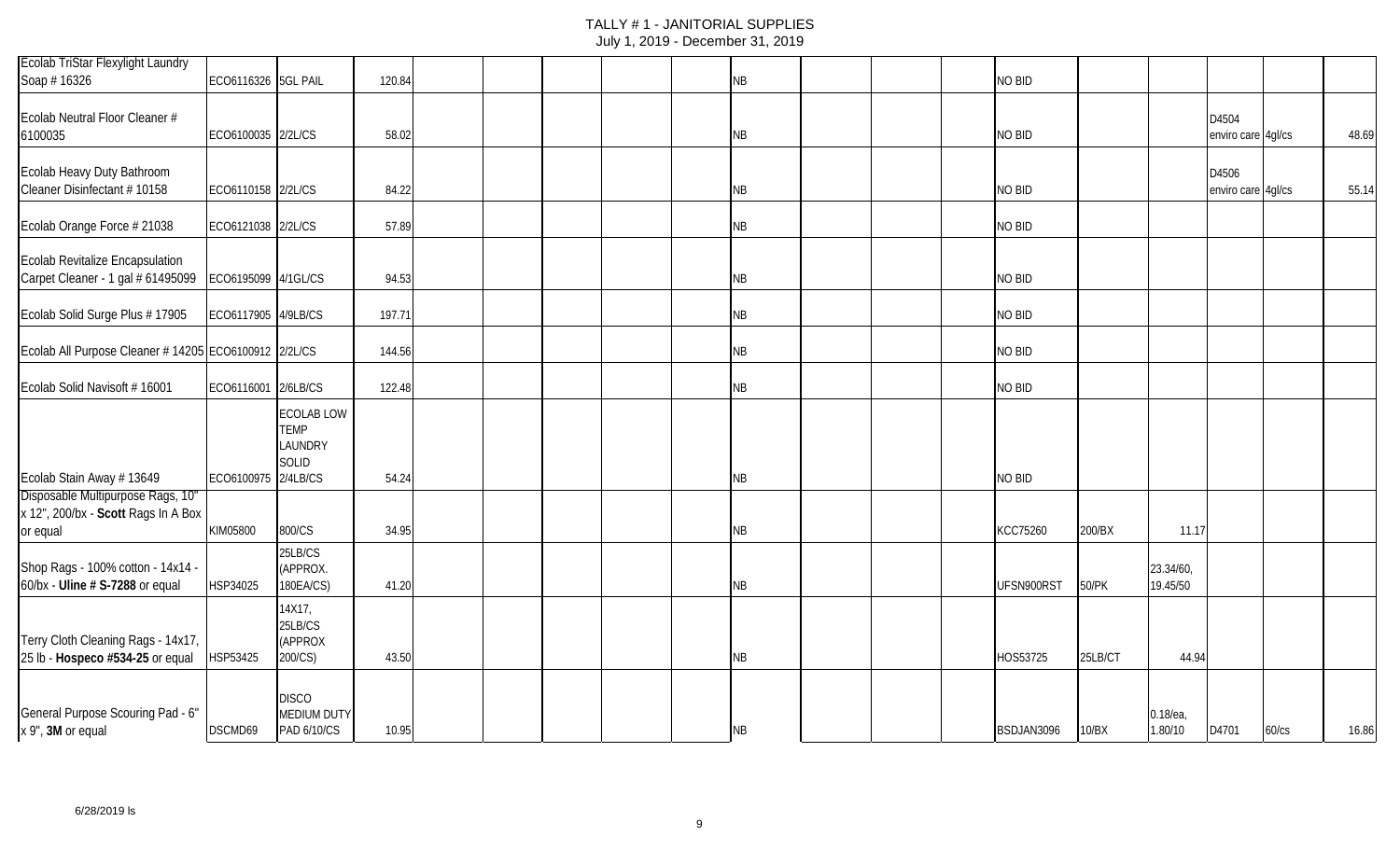|                                                              |                        | <b>SIMONIZ</b><br>GLASS<br>CLEANER                                                   |                                                |  |  |           |                                |        |                          |             |                                             | D4502                             |          |             |
|--------------------------------------------------------------|------------------------|--------------------------------------------------------------------------------------|------------------------------------------------|--|--|-----------|--------------------------------|--------|--------------------------|-------------|---------------------------------------------|-----------------------------------|----------|-------------|
| Glass Cleaner - Windex or equal                              | SMZ08012               | 12/320Z/CS                                                                           | 16.00                                          |  |  | NB        |                                |        | SMZB0400004              | 4GL/CT      |                                             | 15.41 enviro care 4gl/cs          |          | 39.20       |
| Revitalize Miracle Spotter #<br>6101125 or equal             | ECO6101125 4/22OZ/CS   |                                                                                      | 190.11                                         |  |  | NΒ        |                                |        | NO BID                   |             |                                             |                                   |          |             |
| Antibacterial Foam Soap - 1250 ml<br>#5162                   | GJE5162EXL 3/1250mL/CS |                                                                                      | 47.40                                          |  |  | NΒ        |                                |        | GOJ516203CT              | 3/1250ML/CT |                                             | D4078<br>44.93 GOJO               | 3-1250ml | 47.38       |
| Dispenser for Antibacterial Foam<br>Soap - 1250 ml - FREE    | GJ515506EX             | 1/EA                                                                                 | <b>FREE</b><br><b>WITH</b><br>AWARD OF<br>SOAP |  |  | NB        |                                |        | GOJ515506                | 1/EA        | 79.56/6,<br>13.26/ea                        | D4088                             |          | <b>FREE</b> |
| Snapback Spray Buff, Floor<br>Cleaner or equal size: Gallon  | PIO211MPE              | <b>PIONEER</b><br><b>REBOUND</b><br><b>CLEANER</b><br><b>ENHANCER</b><br>4/1.06GL/CS | 31.10                                          |  |  | NB        |                                |        | <b>NCL52029</b>          | 1 GL        |                                             | D4505<br>21.12 enviro care 4gl/cs |          | 41.70       |
| MPC All-Surf - All Purpose Cleaner SMZP266600<br>or equal    |                        | SIMONIZ AP-7<br><b>NEUTRAL</b><br><b>FLOOR</b><br>CLEANER,<br>LEMON<br>4/1GL/CS      | 16.10                                          |  |  | NΒ        |                                |        | NCL090129                | 4GL/CS      | 18.57 Proxi                                 | D4122                             | 4gl/cs   | 75.86       |
| Simonize Freedom Bowl Cleaner - SMZF123101<br>4/gal or equal |                        | 12/320Z/C S                                                                          | 15.05                                          |  |  | NΒ        |                                |        | <b>NCL171529</b>         | 12QT/CS     | 29.19/4GAL<br>21.89/12QT enviro care 4gl/cs | D4506                             |          | 55.14       |
| Magic Erasers (Mr. Clean) or equal PNG82027                  |                        | 6/4/CS                                                                               | 20.62                                          |  |  | NΒ        |                                |        | BWK400BX                 | 10/BX       |                                             | 6.71 D4715                        | 24/cs    | 12.19       |
| Lint Rollers - 12/cs                                         | NO BID                 | NO BID                                                                               |                                                |  |  | NB        |                                |        | MMM836RS56T<br><b>PP</b> | $2$ /PK     | 25.44/12,<br>4.24/2                         |                                   |          |             |
| <b>Enmotion Towels - Brown -</b><br>6/800'/cs                | GPF89480               | 6/800'/CS                                                                            | 49.20                                          |  |  | NΒ        |                                |        | GPC89480                 | 6/800'/CT   | 45.67                                       |                                   |          |             |
| Enmotion Towels - White - 6/800'/cs GPF89460                 |                        | 6/800'/CS                                                                            | 50.65                                          |  |  | NB        |                                |        | GPC89460                 | 6/800'/CT   | 48.04                                       |                                   |          |             |
| Sanitary Napkin Receptacle -<br>арргох 10" х 7" х3"          | <b>IMP1102</b>         | 10.625"X9"X4.6<br>5" 1/EA                                                            | 12.62                                          |  |  | <b>NB</b> | <b>RUBBERMAI</b><br>FG614000WH | 18.18E | HOS250201W               | 1 EA        | 23.02                                       |                                   |          |             |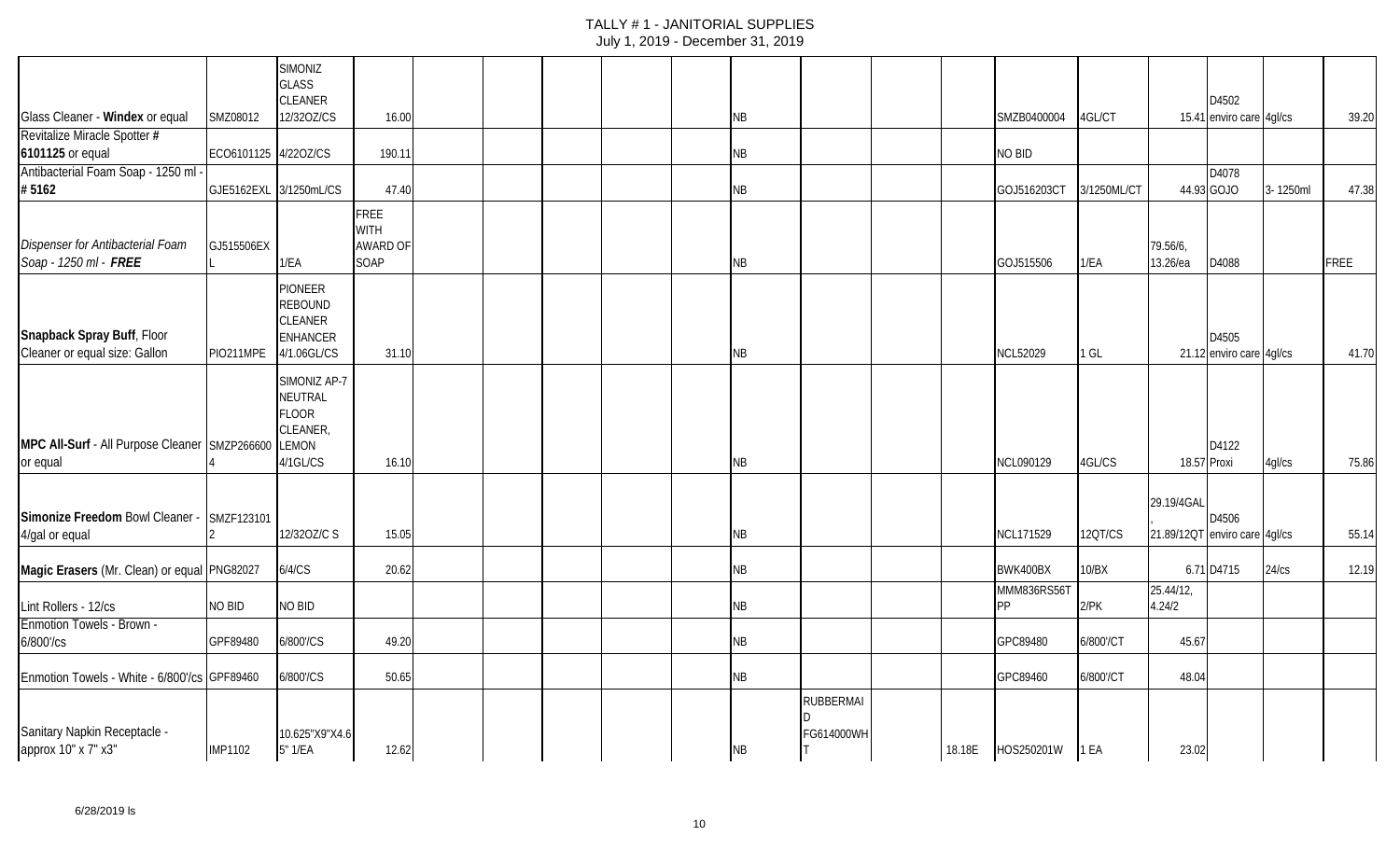| Sanitary Napkin Receptacle Liner -<br>10" x 7" x3", 500/cs | <b>HSP260</b> | 500/CS | 13.40 |                         |  |  | <b>RUBBERMAI</b><br>FG614100000 | 250 IN CASE 14.05E | <b>HOS260</b> | 500/CT | 15.47 |  |  |
|------------------------------------------------------------|---------------|--------|-------|-------------------------|--|--|---------------------------------|--------------------|---------------|--------|-------|--|--|
|                                                            |               |        |       |                         |  |  |                                 |                    |               |        |       |  |  |
| MINIMUM ORDER TO AVOID SHIPPING<br><b>FEES</b>             |               |        |       | 4 CS in any combination |  |  |                                 |                    |               |        |       |  |  |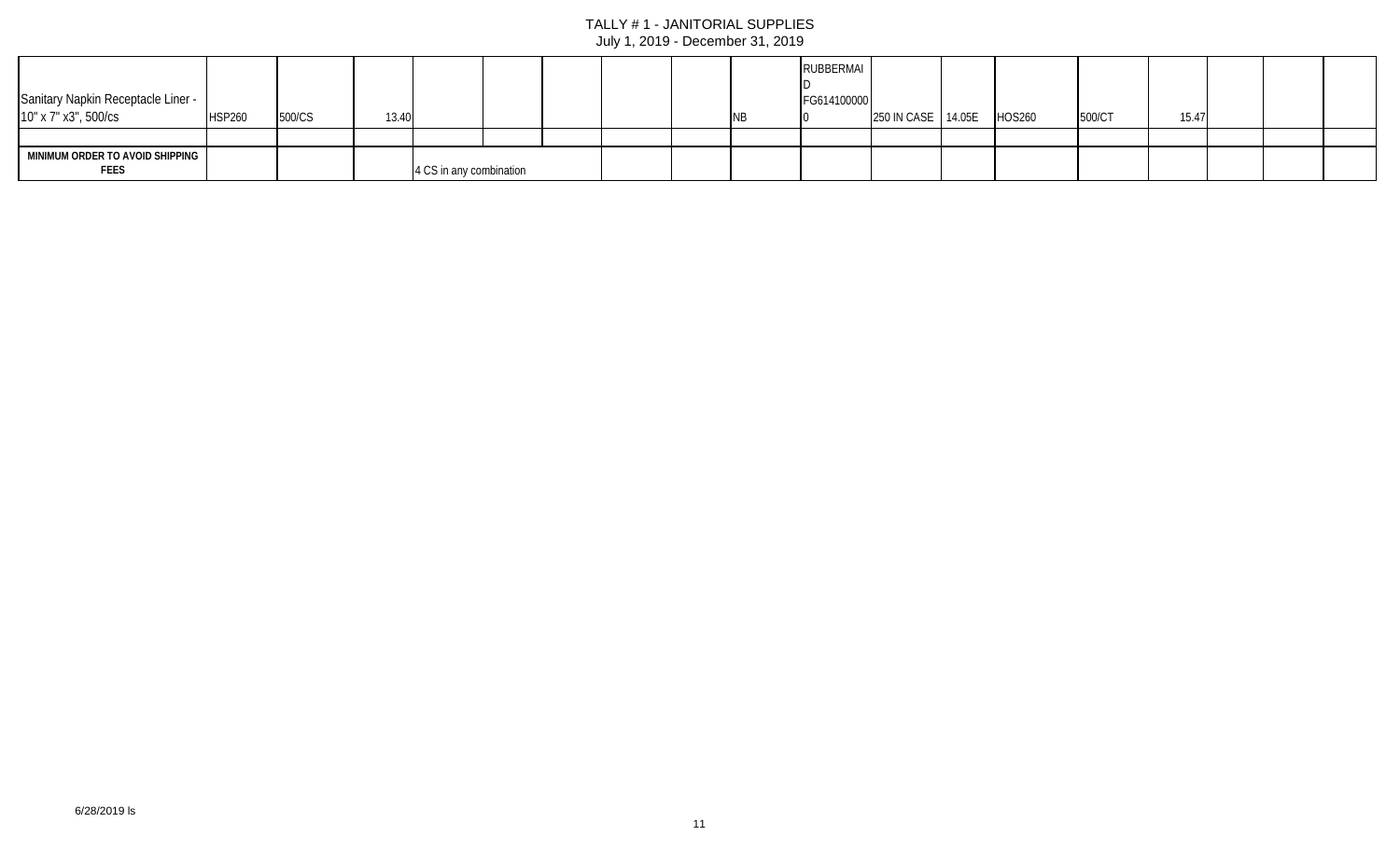|                                            |                         | <b>HILL &amp; MARKES</b>                         |                   |                              | <b>W.B. MASON</b>            |                         | <b>NYSID</b>                 |                           |                   |  |
|--------------------------------------------|-------------------------|--------------------------------------------------|-------------------|------------------------------|------------------------------|-------------------------|------------------------------|---------------------------|-------------------|--|
| <b>ITEM</b>                                | <b>ITEM NUMBER</b>      | NUMBER PER<br>CASE                               | PRICE PER<br>CASE | <b>ITEM</b><br><b>NUMBER</b> | NUMBER PER PRICE PER<br>CASE | CASE                    | <b>ITEM</b><br><b>NUMBER</b> | <b>NUMBER</b><br>PER CASE | PRICE PER<br>CASE |  |
| All-Purpose Liquid Cleaner - gal           | <b>SMZP26660</b><br>04  | 4/1GAL/CS                                        |                   | 16.10 NCL090129              | 4GL/CS                       | 18.19                   |                              |                           |                   |  |
| Aluminum Foil 18" x 500'                   | <b>WES294</b>           | <b>ROLL</b>                                      | 14.85 D           | <b>CSWF18500S</b>            | $1$ RL                       | 12.89                   |                              |                           |                   |  |
| <b>Apron Plastic</b>                       | ISL250011               | 10/100/CS                                        |                   | CSWAPIW244<br>50.25 21000    | 1000/CS                      | 2.89/100,<br>28.90/1000 |                              |                           |                   |  |
| Bib Apron - Clear Vinyl - 45x36 - 12/pkg   | <b>NO BID</b>           | <b>NO BID</b>                                    |                   | WEB167RA08<br>C48            | 1 each                       | 1.95/EA,<br>23.40/12    |                              |                           |                   |  |
| Bags -10# Elephant                         | DU071010                | 400/BL                                           |                   | 17.32 BAGGX10500             | 500/BD                       | 24.20                   |                              |                           |                   |  |
| Bags -10# Brown                            | DUO80985                | 500/BL                                           |                   | 11.81 BAGGK10500             | 500/BD                       | 11.44                   |                              |                           |                   |  |
| Bags - 8# Brown Paper                      | DUO80984                | 500/BL                                           |                   | 11.11 BAGGK8500              | 500/BD                       | 12.18                   |                              |                           |                   |  |
| Bags - 6# White - waxed                    | PPC300296 1000/CS       |                                                  |                   | 47.33 BGC300296              | 1000/CT                      | 47.52                   |                              |                           |                   |  |
| Bags - 6# White                            | DU081223                | 500/BL                                           |                   | 12.55 BAGGW6500              | 500/BD                       | 15.23                   |                              |                           |                   |  |
| Bags - 6# Brown                            | DUO80983                | 500/BL                                           |                   | 9.64 DUM18406                | 500/BD                       | 8.91                    |                              |                           |                   |  |
| Bags - 4# Brown Paper                      | DUO81007                | 500/BL                                           |                   | 7.84 BAGGK4500               | 500/BD                       | 8.30                    |                              |                           |                   |  |
| Garbage Bags - 30-33 gal - Heavy           | FORCRHD3 13MIC,<br>340H | 33X40,<br>500/CS                                 | 24.35 R01         | HERZ6640MN                   | 500/CT                       | 23.85                   |                              |                           |                   |  |
| Garbage Bags - 56 gal - Black - Heavy Duty | FORRL364<br>6XH         | 36X46 1.2MIL<br><b>BLACK LINER</b><br>100/CS     | 15.81 R01         | HERZ8648VK                   | 200/CT                       | 19.90                   |                              |                           |                   |  |
| Garbage Bags - 56 gal - Clear - Heavy Duty | FORHBH60<br>55SH        | 37X55<br><b>HYBRID</b><br>LINER .55MIL<br>200/CS |                   | 21.74 HERZ8648VN 200/CT      |                              | 19.90                   |                              |                           |                   |  |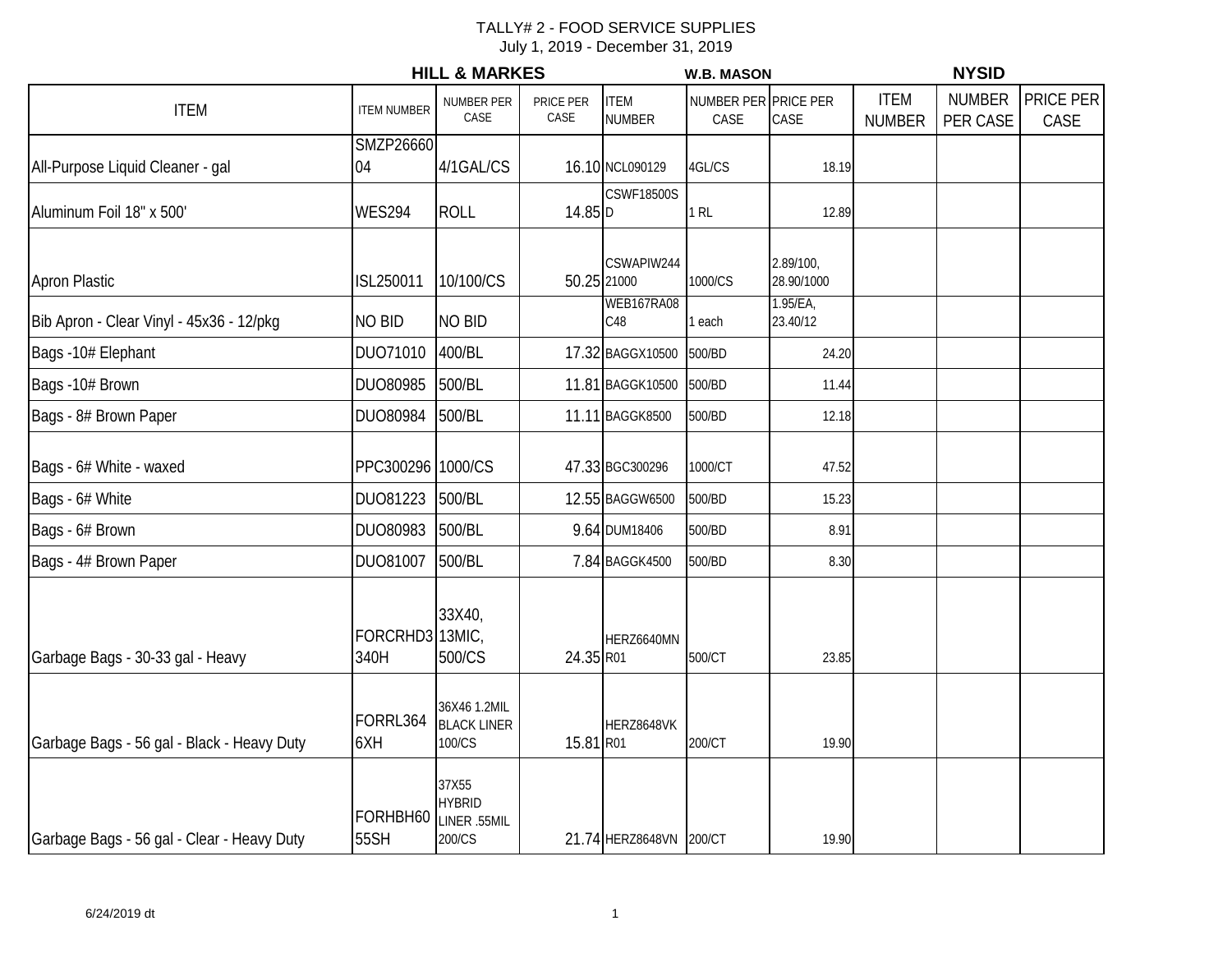| Poly Bags - 6 x 3 x 15                                           | FOR110NP 1000/CS       |                   |           | 10.33 ELK6G063015 1000/CS |              | 11.71 |             |        |       |
|------------------------------------------------------------------|------------------------|-------------------|-----------|---------------------------|--------------|-------|-------------|--------|-------|
| Poly Bags - 10 x 18 x 24                                         | FOR152NP<br>M          | 10X8X24<br>500/CS |           | 17.80 ELK8G108024 1000/CS |              | 23.46 |             |        |       |
| Sandwich Bags - #130 wax                                         | PPC300404 6/1000/CS    |                   |           | 13.55 BGC300404BX 1000/BX |              | 13.03 |             |        |       |
| Sandwich Bags - plastic                                          | <b>ISL2001</b>         | 3/2000/CS         |           | 18.70 IBSPB675675         | 2000/CT      | 6.21  |             |        |       |
| Zip Lock Bags - gallon                                           | ISL210912              | 1000/CS           |           | 37.63 LDD3655A            | 1000/CT      | 33.07 |             |        |       |
| <b>Banquet Paper</b>                                             | <b>ROYTCD</b>          | 40"X300'ROLL      |           | 10.27 LRP910000           | 40"x300'ROLL | 10.53 |             |        |       |
| Bleach - gal                                                     | CLX30966               | 3/1210Z/CS        | 14.50 42  | KIK110086350              | 6/CT         |       | 12.84 D4726 | 4gl/cs | 28.36 |
| Bowl - 5 oz                                                      | GEN80500               | 1000/CS           |           | 16.14 DCC5BWWCR 1000/CT   |              | 13.94 |             |        |       |
| Bowl - Styrofoam -10 oz                                          | <b>DRT10B20</b>        | 20/50/CS          |           | 39.05 DCC10B20            | 1000/CT      | 39.47 |             |        |       |
| Bowl Lid -10 oz                                                  | DRT20JL                | 10/100/CS         |           | 21.40 DCC20JL             | 1000/CT      | 21.62 |             |        |       |
| <b>Bowl - 12 oz</b>                                              | GEN82100               | 8/125/CS          | 13.80 R   | DCC12BWWC                 | 1000/CT      | 16.79 |             |        |       |
| Chlorine Sanitizer Test Strip Kit                                | <b>NO BID</b>          | <b>NO BID</b>     |           | LAC4250BJ                 | 200/TB       | 5.01  |             |        |       |
| Coffee Filters - 18 x 7.5 - 3 gal - #<br>BUNU318X7252CS or equal | [BUNU318X<br>7252CS    | 252/CT            | 19.98 2CS | BUNU318X725               | 252/CT       | 14.33 |             |        |       |
| Comet All Purpose Bleach Spray - 32 oz                           | CLX01698               | <b>ANYWHER</b>    |           | 49.50 PGC02287CT          | 8/32OZ/CT    | 41.35 |             |        |       |
| Container - Styrofoam - Hinged - approx. 9 x 9 x 3               | <b>GEN200VW 200/CS</b> |                   |           | 13.85 DCC90HT1R           | 200/CT       | 15.37 |             |        |       |
| Container - Styrofoam - Hinged - approx. 6 x 6 x 3               | GEN22500               | 500/CS            |           | 18.10 DCC60HT1            | 500/CT       | 18.20 |             |        |       |
| Cotton Cloth - approx. 16" x 18"                                 | <b>NO BID</b>          | <b>NO BID</b>     |           | WNCBTW30                  | 12/DZ        | 4.03  |             |        |       |
| Cream Cleanser - qt                                              | 012                    | 12/320Z/CS        |           | 20.12 NCL172545           | 12QT/CS      | 23.13 |             |        |       |
| Cup - Foam - squat - 4 oz                                        | DRT4J6                 | 20/50/CS          |           | 21.02 DCC4J6              | 1000/CT      | 21.25 |             |        |       |
| Cup Lid - Foam - squat - 4 oz                                    | DRT6JL                 | 10/100/CS         |           | 12.45 DCC6JL              | 1000/CT      | 12.57 |             |        |       |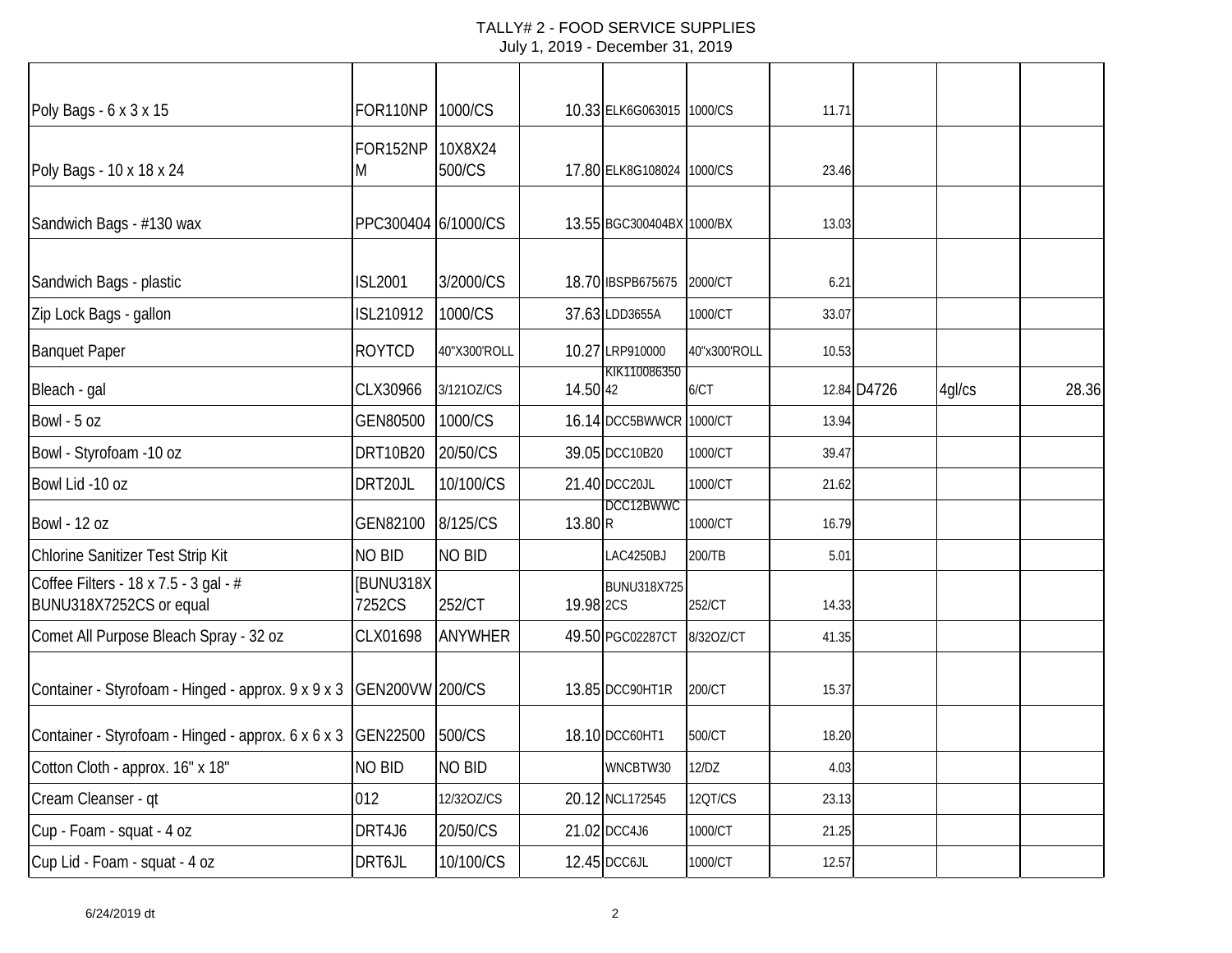| Cup - Foam - squat - 8 oz                                 | DRT8SJ20               | 20/50/CS                                     | 37.55 DCC8SJ20          | 1000/CT  | 37.97 |             |         |       |
|-----------------------------------------------------------|------------------------|----------------------------------------------|-------------------------|----------|-------|-------------|---------|-------|
| Cup Lid - Foam - squat - 8 oz                             | DRT20JL                | 10/100/CS                                    | 21.40 DCC20JL           | 1000/CT  | 21.62 |             |         |       |
| Cup - Hot/Cold, 8 oz - want DC8J8                         | DRT8J8                 | 25/40/CS                                     | 19.67 DCC8J8            | 1000/CT  | 19.90 |             |         |       |
| Cup Lid - Hot/Cold, 8 oz                                  | DRT8JL                 | 10/100/CS                                    | 12.75 DCC8JL            | 1000/CT  | 12.87 |             |         |       |
| Cup - Hot/Cold, 14-16 oz                                  | DRT16J16               | 25/40/CS                                     | 40.40 DCC16J16          | 1000/CT  | 38.45 |             |         |       |
| Cup - Paper - 1 oz                                        | <b>GENF100</b>         | 20/250/CS                                    | 28.63 GNPF100           | 5000/CT  | 34.47 |             |         |       |
| Cup - Souffle - 2 oz                                      | <b>SLOB200</b>         | 10/250/CS                                    | 17.30 DCCP200N          | 2500/CT  | 17.47 |             |         |       |
| Cup Lid - Souffle - 2 oz                                  | SLOPL2                 | 25/100/CS                                    | 14.50 DCCPL200N         | 2500/CT  | 14.49 |             |         |       |
| <b>Cupcake Liner Papers</b>                               | REYTW550               | 5.5" WHITE<br><b>BAKING CUP</b><br>10,000/CS | 61.60 HFM610031         | 10000/CT | 44.28 |             |         |       |
| Deli Container - clear w/lid - 12 oz - rectangular        | GENAD12                | 200/CS                                       | 23.85 GNPAD12           | 200/CT   | 25.58 |             |         |       |
| Dinex 8 oz disposable lids for 8 oz Turnbury mugs         | DIN300087<br>75        | 1000/CS                                      | 37.50 NO BID            |          |       |             |         |       |
| Dawn Dish Soap - gallon                                   | <b>PNG57445</b>        | 4/1GL/CS                                     | 56.75 NCL110029         | 4GL/CS   | 33.03 |             |         |       |
| Dishwasher Detergent - Cascade (or equal)                 | <b>PNG40152</b>        | 6/750Z/CS                                    | 34.47 PGC59535CT        | 6/CT     | 47.54 |             |         |       |
| <b>Excaliber Sanitizer</b>                                | NO BID                 | <b>NO BID</b>                                | NO BID                  |          |       |             |         |       |
| Film - 18" x 500'                                         | ANP730778              | 1 ROLL<br>18"X2000'                          | 11.36 IBSFSW1802K 1 RL  |          | 10.41 |             |         |       |
| Flash Dri equal to CX8 Rinse Drying Agent - 5 gal<br>pail | <b>SMZC0710</b><br>005 | <b>5GL PAIL</b>                              | 36.30 NO BID            |          | 0.00  |             |         |       |
| Gloves - latex - small - for food handling                | ISL100202              | 10/100/CS                                    | 32.25 CSWLGPPGS         | 1000/CS  |       | 24.23 C3316 | 1000/cs | 48.04 |
| Gloves - latex - medium - for food handling               | ISL100204              | 10/100/CS                                    | 32.25 CSWLGPPGM 1000/CS |          |       | 24.23 C3316 | 1000/cs | 48.04 |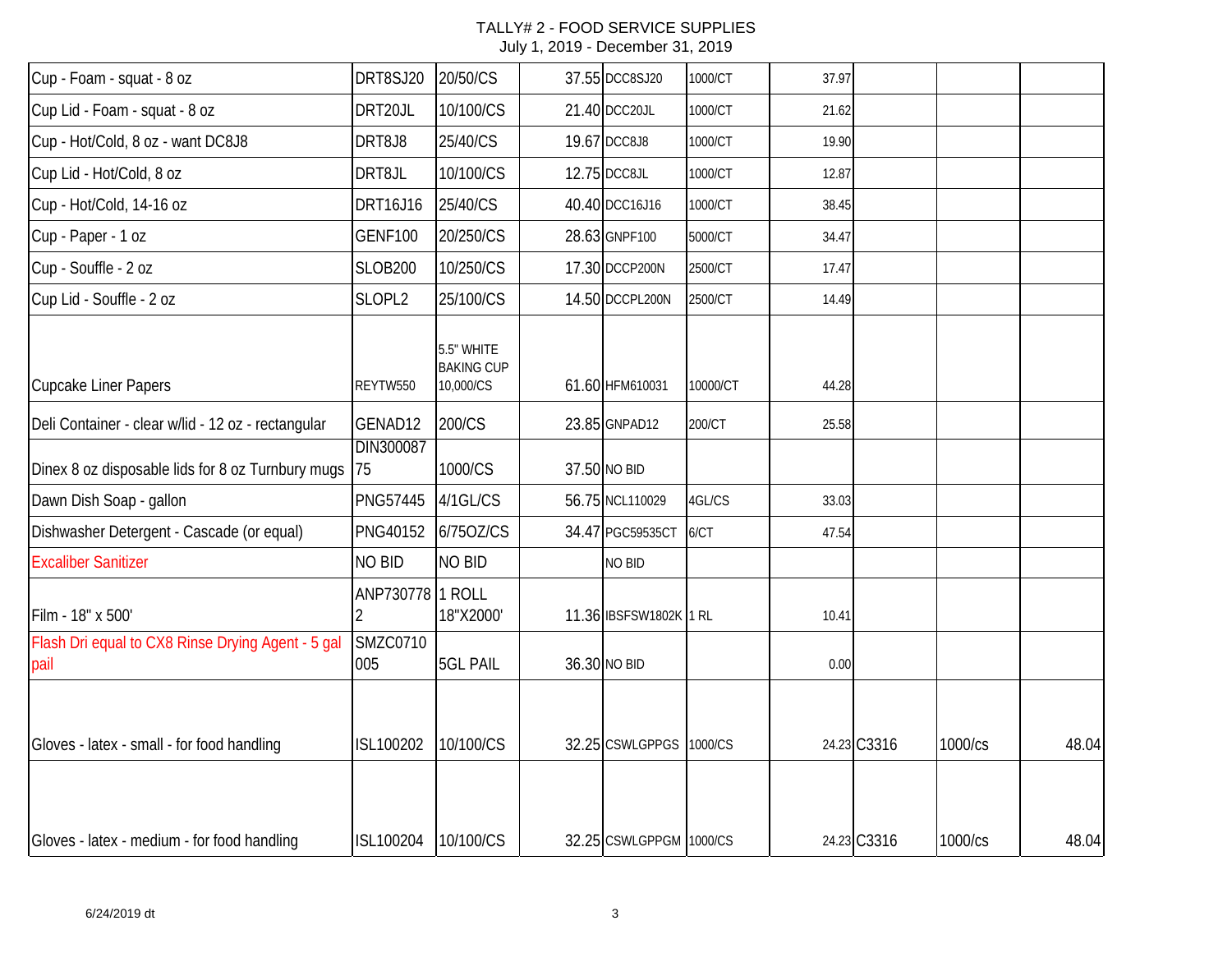| Gloves - latex - large - for food handling   | ISL100206                | 10/100/CS                                             |            | 32.25 CSWLGPPGL           | 1000/CS    |       | 24.23 C3316                | 1000/cs              | 48.04    |
|----------------------------------------------|--------------------------|-------------------------------------------------------|------------|---------------------------|------------|-------|----------------------------|----------------------|----------|
| Gloves - plastic - for food handling         | <b>ISL104GB(2-</b><br>6) | 10/1000/CS                                            |            | CSWPEMHD1<br>55.25 010100 | 10000/CS   |       | 32.47 C3427                | 1000/cs              | 9.51     |
| Hair Nets - about 24"                        | FDI109HP1<br>24BN        | 24" BROWN<br>10/100/CS                                | 55.50 1000 | CSWSBC24W                 | 1000/CS    | 18.04 |                            |                      |          |
| Hair Nets - larger than 24"                  | FDIHN500B<br>R           | 28" DARK<br><b>BROWN</b><br>10/144/1CS                |            | 70.60 NO BID              |            |       |                            |                      |          |
| Heavy Duty Floor Cleaner (liquid)            | SMZB03200<br>04          | 4/1GL/CS                                              |            | 16.58 NCL100129           | 4GL/CS     |       | D4667<br>18.52 concentrate | 6gl/cs               | 50.48    |
| Ice Bags - Empty - 5 lb                      | FOR127NP<br><b>EXH</b>   | 8X4X18 POLY<br><b>BAG CLEAR</b><br><b>XHVY 500/CS</b> |            | 28.54 ELKH18PMET          | 100/CS     | 40.33 |                            |                      |          |
| Laundry Detergent - liquid                   | <b>SMZW4200</b><br>04    | 4/1GL/CS                                              | 19.54 04   | CALISZL21480              | 4GL/CT     |       | D4501<br>24.70 concentrate | 4gl/cs               | 44.04    |
| Laundry Detergent - powder                   | SMZC0597050 50LB         |                                                       | 21.63 N40  | <b>BWKHURACA</b>          | 40 LB PAIL | 21.38 |                            |                      |          |
| Lime Away                                    | SMZL2125004 4/1GL/CS     |                                                       |            | 23.28 NCL112629           | 4GL/CS     | 32.45 |                            |                      |          |
| Napkins - 1 ply                              | <b>MOR1250MS</b>         | 6000/CS                                               |            | 23.57 CSWLN12500          | 6000/CS    |       | 22.68 B2913                | 6000/cs              | 34.50    |
| Pan Liners - 16.375" x 24.375"               | PPC030001                | 1000/CS                                               | 37.95 R    | 11 7 11 11 11 11 11       | 1000/CT    | 30.58 |                            |                      |          |
| Paper Place Mats (white)                     | <b>SNF150</b>            | 1000/CS                                               |            | 14.10 LMILP100            | 1000/CT    | 9.64  |                            |                      |          |
| Paper Place Mats (green)                     | SNF6025                  | 1000/CS                                               |            | 15.85 HFM310528           | 1000/CT    | 21.14 |                            |                      |          |
| Paper Place Mats (red)                       | SNF6005                  | 1000/CS                                               |            | 15.85 HFM310521           | 1000/CT    | 22.69 |                            |                      |          |
| Paper Towels - Brown - roll for Towel Master | GPF26490                 | 6/1150'/CS                                            |            | 61.05 GPC26490            | 6/1150'/CT |       | 62.58 D4006                | 6 rolls, 800ft<br>ea | 20.29/cs |
| Paper Towels - White - roll                  | CASK085                  | 30/85/CS                                              |            | 17.15 BWK6272             | 30RL/CS    | 17.10 |                            |                      |          |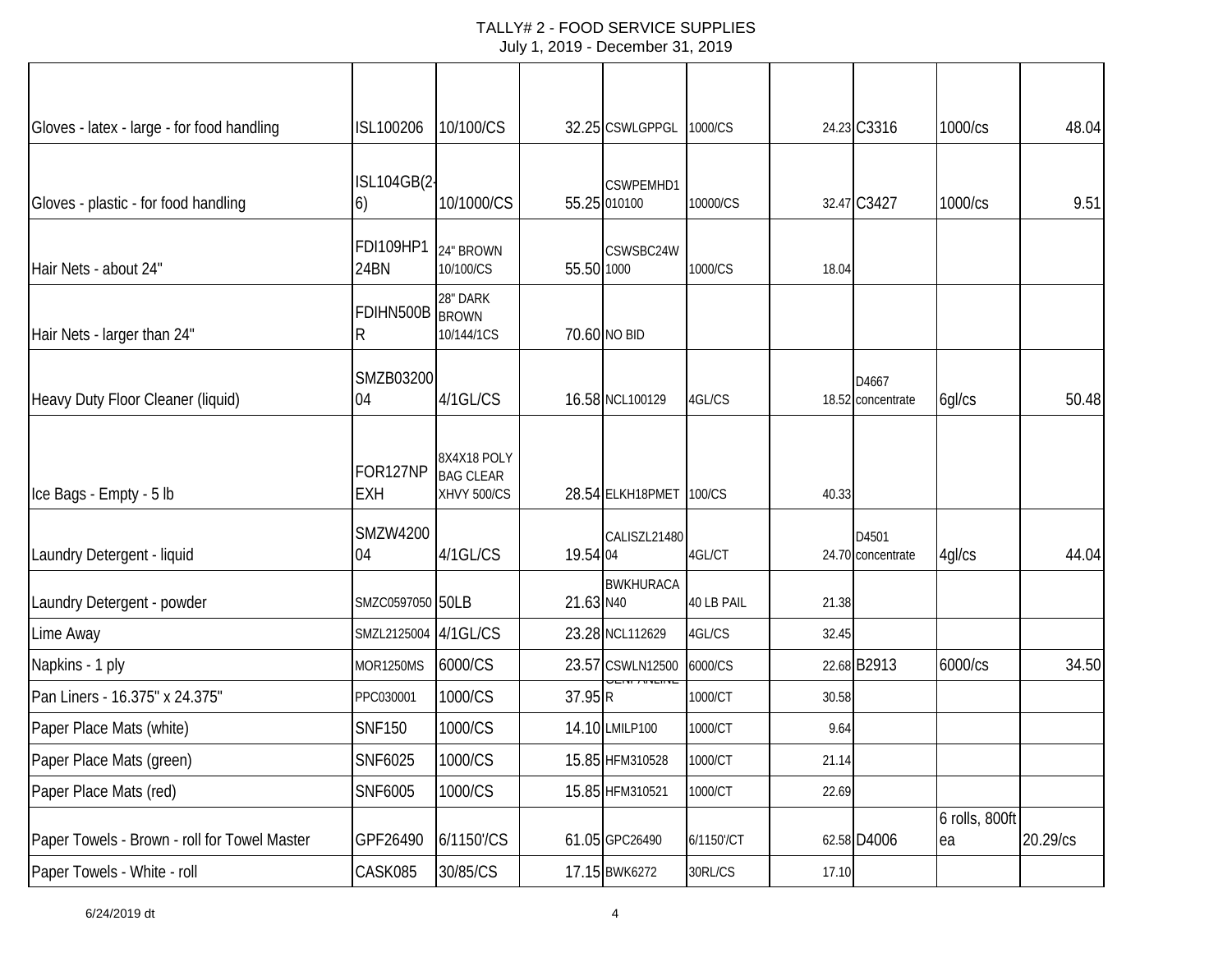| Plastic Forks (bulk)                            | NPP406010              | 1000/CS                                                                  | 4.73 000 | <del>, ,,,,,,,,,,</del>                           | 1000/CS    |       | 5.00 B2921 | 1000/cs | 18.68 |
|-------------------------------------------------|------------------------|--------------------------------------------------------------------------|----------|---------------------------------------------------|------------|-------|------------|---------|-------|
| Plastic Knives (bulk)                           | NPP406017              | 1000/CS                                                                  |          | <u>יטע דעמיטער</u><br>4.73 1000                   | 1000/CS    |       | 5.00 B2920 | 1000/cs | 18.68 |
| Plastic Spoons (bulk)                           | NPP406014              | 1000/CS                                                                  |          | 4.73 1000                                         | 1000/CS    |       | 5.00 B2922 | 1000/cs | 18.68 |
| Plastic Wrap - 18" x 2,000'                     | ANP7307782             | <b>ROLL</b>                                                              |          | 11.36 IBSFSW1802K 1 RL                            |            | 10.41 |            |         |       |
| Plates - paper - 6"                             | ASP10106               | 10/100/CS                                                                |          | 10.25 SGV421278                                   | 1000/CS    | 11.19 |            |         |       |
| Plates - paper - 9"                             | ASP121005              | 12/100/CS                                                                |          | 20.05 SGV4212860                                  | 1000/CT    | 15.98 |            |         |       |
| Plates - styrofoam - 9"                         | GEN80900               | 4/125/CS                                                                 |          | 12.95 GNP80900                                    | 500/CT     | 14.16 |            |         |       |
| Plates - styrofoam - 10.25"                     | GEN81000               | 500/CS                                                                   |          | 27.70 DCC10PWCR                                   | 500/CT     | 20.77 |            |         |       |
| Powder Cleaner - qt                             | CAL752088              | 24/210Z/CS                                                               | 26.75 88 | <del>unciour 7020</del>                           | 24/21oz/CT | 23.85 |            |         |       |
| Sacks 1/6                                       | DUO80076               | 500/CS                                                                   |          | 36.30 BAGSK1652                                   | 500/BD     | 33.75 |            |         |       |
| Scotch Brite Pads                               | DSCMD69                | มาว⊂∩<br><b>MEDIUM</b><br><b>DUTY PAD</b><br>6/10/CS<br><b>STIVIUTIL</b> |          | 10.95 BSDJAN3096                                  | 10/BX      |       | 1.80 D4701 | 60/cs   | 16.86 |
| Speedball Cleaner                               | <b>SMZC0595</b><br>012 | <b>STRYKE</b><br><b>FORCE</b><br>12/QT/CS                                |          | 18.50 NCL107136                                   | 12QT/CS    | 20.41 |            |         |       |
| <b>Stainless Steel Scrubber</b>                 | <b>ROYS7756</b>        | 6/12/CS                                                                  |          | 38.10 PME75004292 72/CT<br><del>JUNT UJUTZU</del> |            | 18.23 |            |         |       |
| Tray - aluminum - 3 compartment HDM             | PACY7139TP             | 200/CS                                                                   | 36.420   |                                                   | 250/CS     | 31.19 |            |         |       |
| Water Test Strips (7347636) QUAQR               | NO BID                 | NO BID                                                                   |          | LAC2951                                           | 100/TB     | 4.79  |            |         |       |
| Wypalls x 60                                    | KIM34015               | 180/CS                                                                   |          | 12.25 LGCG6202X                                   | 180/CS     | 10.31 |            |         |       |
| Zappers all purpose towels - blue               | CHX8725                | <b>DURAWIPE</b><br>CREPED<br>CLEANING<br><b>TOWEL 12X12</b><br>400/CS    |          | 35.96 LGCG8212X                                   | 160/CS     | 17.63 |            |         |       |
| 3 compartment tray with heat film (Oliver 7230- |                        |                                                                          |          |                                                   |            |       |            |         |       |
| 6100                                            | OLV2103                | 600/CS                                                                   |          | 169.13 NO BID                                     |            |       |            |         |       |
| 32 oz spray bottle                              | <b>IMP5032WG</b>       | 1/EA                                                                     |          | 0.49 TOL120125                                    | 1 EA       | 0.38  |            |         |       |
| Trigger sprayer for 32 oz bottle                | <b>IMP4902</b>         | 1/EA                                                                     |          | 0.39 COCP902RW9 1 EA                              |            | 0.32  |            |         |       |